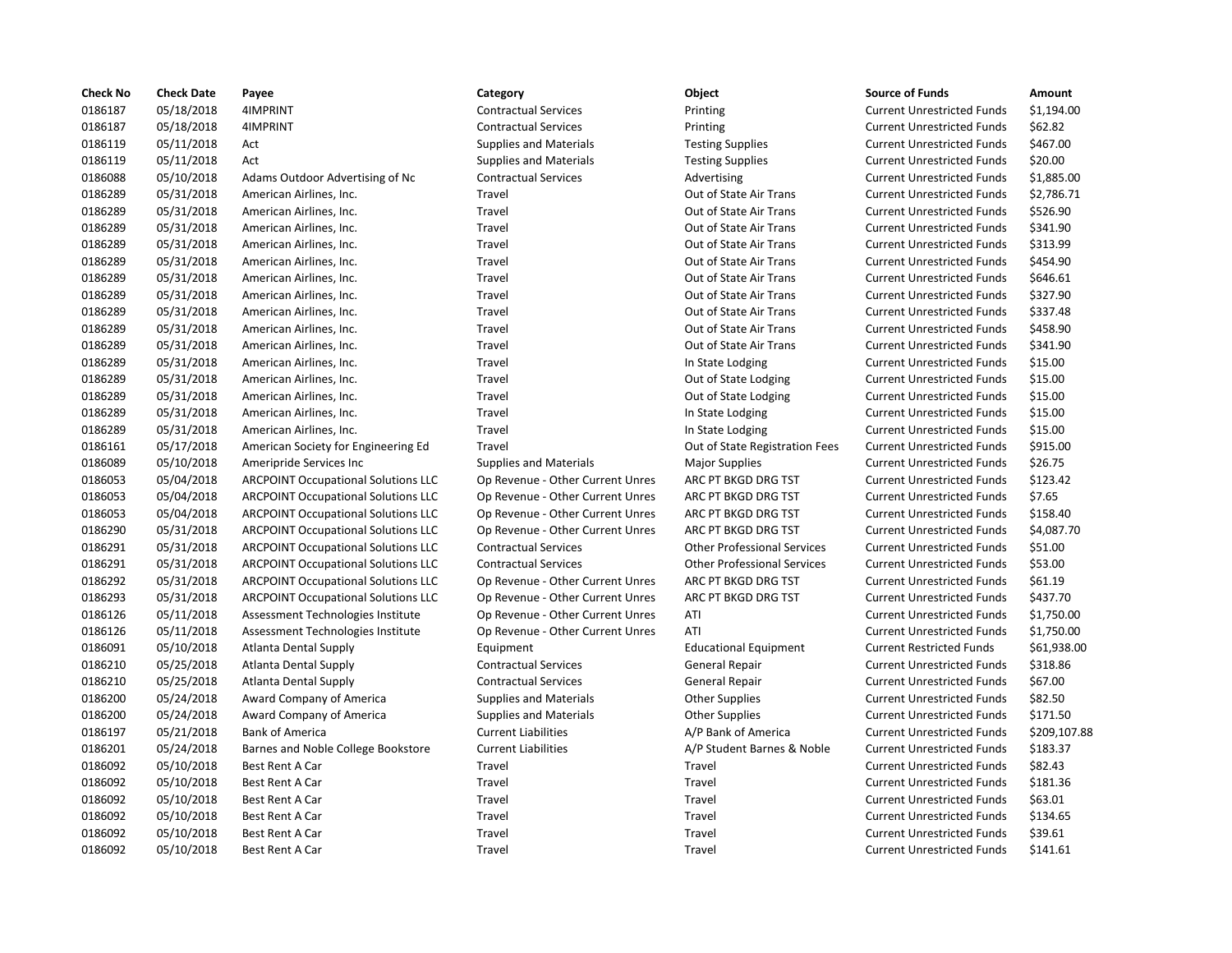| <b>Check No</b> | <b>Check Date</b> | Payee                              | Category                      | Object                             | <b>Source of Funds</b>            | Amount     |
|-----------------|-------------------|------------------------------------|-------------------------------|------------------------------------|-----------------------------------|------------|
| 0186092         | 05/10/2018        | Best Rent A Car                    | Travel                        | Travel                             | <b>Current Unrestricted Funds</b> | \$47.72    |
| 0186092         | 05/10/2018        | Best Rent A Car                    | Travel                        | Travel                             | <b>Current Unrestricted Funds</b> | \$39.61    |
| 0186092         | 05/10/2018        | Best Rent A Car                    | Travel                        | Travel                             | <b>Current Unrestricted Funds</b> | \$39.61    |
| 0186092         | 05/10/2018        | Best Rent A Car                    | Travel                        | Travel                             | <b>Current Unrestricted Funds</b> | \$55.69    |
| 0186211         | 05/25/2018        | <b>Blanchard Machinery Company</b> | <b>Contractual Services</b>   | <b>Other Professional Services</b> | <b>Current Unrestricted Funds</b> | \$553.89   |
| 0186211         | 05/25/2018        | <b>Blanchard Machinery Company</b> | <b>Contractual Services</b>   | <b>Other Professional Services</b> | <b>Current Unrestricted Funds</b> | \$1,102.65 |
| 0186211         | 05/25/2018        | <b>Blanchard Machinery Company</b> | <b>Contractual Services</b>   | <b>Other Professional Services</b> | <b>Current Unrestricted Funds</b> | \$224.00   |
| 0186211         | 05/25/2018        | <b>Blanchard Machinery Company</b> | <b>Contractual Services</b>   | <b>Other Professional Services</b> | <b>Current Unrestricted Funds</b> | \$56.42    |
| 0186211         | 05/25/2018        | <b>Blanchard Machinery Company</b> | <b>Contractual Services</b>   | <b>Other Professional Services</b> | <b>Current Unrestricted Funds</b> | $$-0.01$   |
| 0186093         | 05/10/2018        | Boans Locksmith Shop               | <b>Contractual Services</b>   | <b>Other Professional Services</b> | <b>Current Unrestricted Funds</b> | \$355.00   |
| 0186212         | 05/25/2018        | Boans Locksmith Shop               | <b>Contractual Services</b>   | <b>Other Professional Services</b> | <b>Current Unrestricted Funds</b> | \$85.00    |
| 0186213         | 05/25/2018        | Brainfuse Inc.                     | <b>Supplies and Materials</b> | <b>Other Supplies</b>              | <b>Current Unrestricted Funds</b> | \$32,000.0 |
| 0186120         | 05/11/2018        | <b>Bridge Interpreting Service</b> | <b>Contractual Services</b>   | <b>Other Professional Services</b> | <b>Current Unrestricted Funds</b> | \$125.00   |
| 0186214         | 05/25/2018        | <b>Bridge Interpreting Service</b> | <b>Contractual Services</b>   | <b>Other Professional Services</b> | <b>Current Unrestricted Funds</b> | \$4,110.00 |
| 0186214         | 05/25/2018        | <b>Bridge Interpreting Service</b> | <b>Contractual Services</b>   | <b>Other Professional Services</b> | <b>Current Unrestricted Funds</b> | \$4,110.00 |
| 0186215         | 05/25/2018        | Burgess Sales & Supply             | <b>Contractual Services</b>   | General Repair                     | <b>Current Unrestricted Funds</b> | \$1,653.15 |
| 0186260         | 05/29/2018        | <b>Business Card</b>               | Travel                        | Out of State Misc Travel           | <b>Current Unrestricted Funds</b> | \$1.85     |
| 0186260         | 05/29/2018        | <b>Business Card</b>               | Travel                        | Out of State Registration Fees     | <b>Current Unrestricted Funds</b> | \$1,150.00 |
| 0186260         | 05/29/2018        | <b>Business Card</b>               | Travel                        | Out of State Other Trans           | <b>Current Unrestricted Funds</b> | \$60.46    |
| 0186260         | 05/29/2018        | <b>Business Card</b>               | <b>Supplies and Materials</b> | <b>Education Supplies</b>          | <b>Current Unrestricted Funds</b> | \$129.00   |
| 0186260         | 05/29/2018        | <b>Business Card</b>               | Travel                        | In State Misc Travel Exp           | <b>Current Unrestricted Funds</b> | \$25.05    |
| 0186260         | 05/29/2018        | <b>Business Card</b>               | Travel                        | In State Misc Travel Exp           | <b>Current Unrestricted Funds</b> | \$6.00     |
| 0186260         | 05/29/2018        | <b>Business Card</b>               | Travel                        | In State Lodging                   | <b>Current Unrestricted Funds</b> | \$616.44   |
| 0186260         | 05/29/2018        | <b>Business Card</b>               | Travel                        | Out of State Lodging               | <b>Current Unrestricted Funds</b> | \$-330.78  |
| 0186260         | 05/29/2018        | <b>Business Card</b>               | <b>Supplies and Materials</b> | <b>Food Supplies</b>               | <b>Current Unrestricted Funds</b> | \$67.57    |
| 0186260         | 05/29/2018        | <b>Business Card</b>               | <b>Supplies and Materials</b> | <b>Food Supplies</b>               | <b>Current Unrestricted Funds</b> | \$86.60    |
| 0186260         | 05/29/2018        | <b>Business Card</b>               | Travel                        | In State Lodging                   | <b>Current Unrestricted Funds</b> | \$162.04   |
| 0186298         | 05/31/2018        | <b>Business Card</b>               | Travel                        | In State Lodging                   | <b>Current Unrestricted Funds</b> | \$306.86   |
| 0186216         | 05/25/2018        | Canon Solutions America Inc        | <b>Fixed Charges</b>          | Leased To Own Equip                | <b>Current Unrestricted Funds</b> | \$7,307.04 |
| 0186216         | 05/25/2018        | Canon Solutions America Inc        | <b>Supplies and Materials</b> | <b>Photocopy Supplies</b>          | <b>Current Unrestricted Funds</b> | \$16.09    |
| 0186216         | 05/25/2018        | Canon Solutions America Inc        | <b>Supplies and Materials</b> | <b>Photocopy Supplies</b>          | <b>Current Unrestricted Funds</b> | \$170.64   |
| 0186217         | 05/25/2018        | Caretaker Management Service Inc   | <b>Contractual Services</b>   | <b>Other Contractual Services</b>  | <b>Current Unrestricted Funds</b> | \$400.00   |
| 0186217         | 05/25/2018        | Caretaker Management Service Inc   | <b>Contractual Services</b>   | <b>Other Contractual Services</b>  | <b>Current Unrestricted Funds</b> | \$1,050.00 |
| 0186217         | 05/25/2018        | Caretaker Management Service Inc   | <b>Contractual Services</b>   | <b>Other Professional Services</b> | <b>Current Unrestricted Funds</b> | \$450.00   |
| 0186218         | 05/25/2018        | Carolina Biological Supply Company | <b>Supplies and Materials</b> | <b>Education Supplies</b>          | <b>Current Unrestricted Funds</b> | \$2,840.40 |
| 0186218         | 05/25/2018        | Carolina Biological Supply Company | <b>Supplies and Materials</b> | <b>Education Supplies</b>          | <b>Current Unrestricted Funds</b> | \$208.71   |
| 0186219         | 05/25/2018        | Carolina Couriers, LLC             | <b>Contractual Services</b>   | <b>Other Contractual Services</b>  | <b>Current Unrestricted Funds</b> | \$700.00   |
| 0186220         | 05/25/2018        | Carolina Elevator Service Inc      | <b>Contractual Services</b>   | <b>Other Contractual Services</b>  | <b>Current Unrestricted Funds</b> | \$395.00   |
| 0186094         | 05/10/2018        | Carolina Golf Cars                 | Equipment                     | Other Equipment                    | <b>County Projects</b>            | $$-0.01$   |
| 0186094         | 05/10/2018        | <b>Carolina Golf Cars</b>          | Equipment                     | Other Equipment                    | <b>County Projects</b>            | \$7,198.38 |
| 0186094         | 05/10/2018        | Carolina Golf Cars                 | Equipment                     | Other Equipment                    | <b>County Projects</b>            | \$822.00   |
| 0186094         | 05/10/2018        | Carolina Golf Cars                 | Equipment                     | Other Equipment                    | <b>County Projects</b>            | \$405.00   |
| 0186094         | 05/10/2018        | <b>Carolina Golf Cars</b>          | Equipment                     | Other Equipment                    | <b>County Projects</b>            | \$173.00   |
| 0186094         | 05/10/2018        | <b>Carolina Golf Cars</b>          | Equipment                     | Other Equipment                    | <b>County Projects</b>            | \$558.00   |
| 0186094         | 05/10/2018        | Carolina Golf Cars                 | Equipment                     | Other Equipment                    | <b>County Projects</b>            | \$354.00   |

## Travel **1202 0218 Best Rent A Current Unrestricted Funds** 547.72 Travel **1202 0218 Example 2018** Travel **Current Unrestricted Funds** 539.61 Travel **1202 0218 Example 2018** Travel **Travel Current Unrestricted Funds** 539.61 Travel **120092 120092 120092 120092 120092 120092 120092 120092 120092 120092 120092 120092 120092 120092 1200** 0186211 05/25/2018 Blanchard Machinery Company Contractual Services Other Professional Services Current Unrestricted Funds \$553.89 0186211 05/25/2018 Blanchard Machinery Company Contractual Services Other Professional Services Current Unrestricted Funds \$1,102.65 0186211 05/25/2018 Blanchard Machinery Company Contractual Services Other Professional Services Current Unrestricted Funds \$224.00 0186211 05/25/2018 Blanchard Machinery Company Contractual Services Other Professional Services Current Unrestricted Funds \$56.42 0186211 05/25/2018 Blanchard Machinery Company Contractual Services Other Professional Services Current Unrestricted Funds \$-0.01 Contractual Services **Contractual Services** Other Professional Services Current Unrestricted Funds \$355.00 0186212 05/25/2018 Boans Locksmith Shop Contractual Services Other Professional Services Current Unrestricted Funds \$85.00 0186213 05/25/2018 Brainfuse Inc. Supplies and Materials Other Supplies Current Unrestricted Funds \$32,000.00 0186120 05/11/2018 Bridge Interpreting Service Contractual Services Other Professional Services Current Unrestricted Funds \$125.00 0186214 05/25/2018 Bridge Interpreting Service Contractual Services Other Professional Services Current Unrestricted Funds \$4,110.00 0186214 05/25/2018 Bridge Interpreting Service Contractual Services Other Professional Services Current Unrestricted Funds \$4,110.00 Ontractual Services **Contractual Services** General Repair **Current Unrestricted Funds** \$1,653.15 Travel **2020 CULCU** Cut of State Misc Travel Current Unrestricted Funds 51.85 0186260 05/29/2018 Business Card Travel Out of State Registration Fees Current Unrestricted Funds \$1,150.00 Travel **12026** 2018 Cut of State Other Trans Current Unrestricted Funds \$60.46 0186260 05/29/2018 Business Card Supplies and Materials Education Supplies Current Unrestricted Funds \$129.00 Travel **12186 Current Unrestricted Funds** S25.05 0186260 05/29/2018 Business Card Travel In State Misc Travel Exp Current Unrestricted Funds \$6.00 Travel **12026 12026 In State Lodging Current Unrestricted Funds** 5616.44 Travel **1862 COM** Out of State Lodging Current Unrestricted Funds \$-330.78 0186260 05/29/2018 Business Card Supplies and Materials Food Supplies Current Unrestricted Funds \$67.57 0186260 05/29/2018 Business Card Supplies and Materials Food Supplies Current Unrestricted Funds \$86.60 Travel **12026 12186 In State Lodging Current Unrestricted Funds** 5162.04 0186298 05/31/2018 Business Card Travel In State Lodging Current Unrestricted Funds \$306.86 Fixed Charges **Canon Solutions America Inc.** Current Unrestricted Funds \$7,307.04 Supplies and Materials **Current Inc.** Current Unrestricted Funds \$16.09 Supplies and Materials **Current Unrestricted Funds** 5170.64 nc Contractual Services Contractual Services Current Unrestricted Funds \$400.00 nc Contractual Services **Careta Contractual Services** Current Unrestricted Funds \$1,050.00 nc Contractual Services **12020 Contractual Services** Other Professional Services Current Unrestricted Funds \$450.00 any Supplies and Materials **Company Company Company Supplies** Current Unrestricted Funds \$2,840.40 any Supplies and Materials **Company Company Supplies** Current Unrestricted Funds \$208.71 Contractual Services **Carolina Contractual Services** Current Unrestricted Funds \$700.00 Contractual Services **Carolina Elevator Contractual Services** Current Unrestricted Funds \$395.00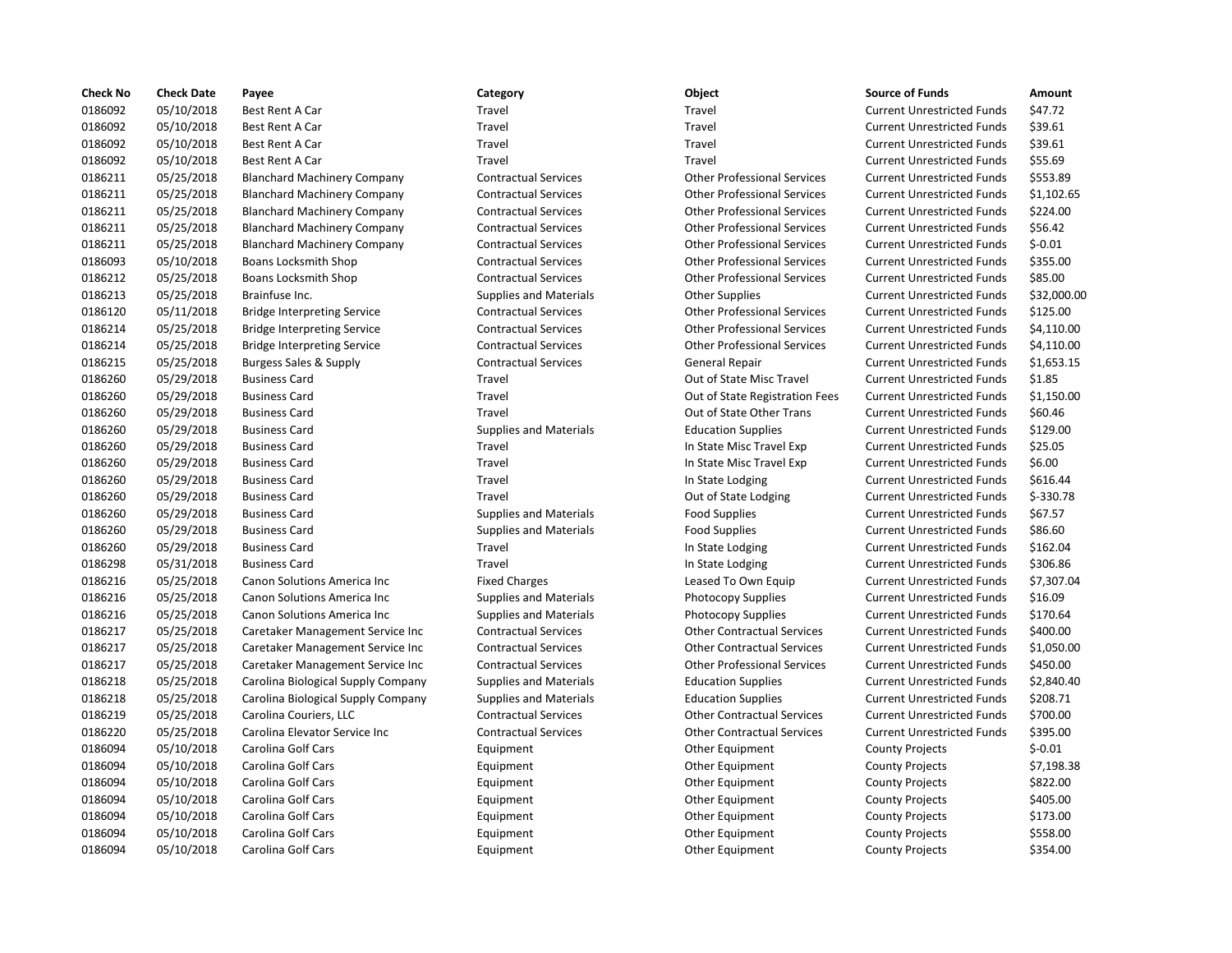| <b>Check No</b> | <b>Check Date</b> | Payee                                     | Category                      | Object                            | <b>Source of Funds</b>            | Amount     |
|-----------------|-------------------|-------------------------------------------|-------------------------------|-----------------------------------|-----------------------------------|------------|
| 0186094         | 05/10/2018        | Carolina Golf Cars                        | Equipment                     | Other Equipment                   | <b>County Projects</b>            | \$355.00   |
| 0186094         | 05/10/2018        | <b>Carolina Golf Cars</b>                 | Equipment                     | Other Equipment                   | <b>County Projects</b>            | \$365.00   |
| 0186062         | 05/08/2018        | Carolina Landscape Supplies Inc.          | <b>Supplies and Materials</b> | <b>Maintenance Supplies</b>       | <b>Current Unrestricted Funds</b> | \$1,262.50 |
| E0008117        | 05/18/2018        | Charles Z. Robinson                       | <b>Contractual Services</b>   | Non State Employee Travel         | <b>Current Unrestricted Funds</b> | \$75.72    |
| E0008117        | 05/18/2018        | Charles Z. Robinson                       | <b>Supplies and Materials</b> | <b>Other Supplies</b>             | <b>Current Unrestricted Funds</b> | \$89.87    |
| 0186075         | 05/08/2018        | Cherry Tree, LLC                          | <b>Fixed Charges</b>          | Rent Non State                    | <b>Current Unrestricted Funds</b> | \$8,532.50 |
| 0186133         | 05/14/2018        | <b>Chester County Chamber of Commerce</b> | <b>Fixed Charges</b>          | Dues & Membership Fees            | <b>Current Unrestricted Funds</b> | \$100.00   |
| 0186096         | 05/10/2018        | Chester County Sheriff's Office Att       | <b>Contractual Services</b>   | <b>Other Contractual Services</b> | <b>Current Unrestricted Funds</b> | \$312.50   |
| 0186096         | 05/10/2018        | Chester County Sheriff's Office Att       | <b>Contractual Services</b>   | <b>Other Contractual Services</b> | <b>Current Unrestricted Funds</b> | \$350.00   |
| 0186221         | 05/25/2018        | Chester County Sheriff's Office Att       | <b>Contractual Services</b>   | <b>Other Contractual Services</b> | <b>Current Unrestricted Funds</b> | \$350.00   |
| 0186221         | 05/25/2018        | Chester County Sheriff's Office Att       | <b>Contractual Services</b>   | <b>Other Contractual Services</b> | <b>Current Unrestricted Funds</b> | \$312.50   |
| 0186076         | 05/08/2018        | <b>Chester Metropolitan District</b>      | <b>Contractual Services</b>   | Utilities                         | <b>Current Unrestricted Funds</b> | \$77.54    |
| 0186188         | 05/18/2018        | Chester Metropolitan District             | <b>Contractual Services</b>   | Utilities                         | <b>Current Unrestricted Funds</b> | \$416.80   |
| 0186124         | 05/11/2018        | <b>Chester Rental Uniform</b>             | <b>Current Liabilities</b>    | Misc                              | <b>Current Unrestricted Funds</b> | \$26.10    |
| 0186124         | 05/11/2018        | <b>Chester Rental Uniform</b>             | <b>Current Liabilities</b>    | Misc                              | <b>Current Unrestricted Funds</b> | \$26.10    |
| 0186124         | 05/11/2018        | <b>Chester Rental Uniform</b>             | <b>Current Liabilities</b>    | Misc                              | <b>Current Unrestricted Funds</b> | \$26.10    |
| 0186124         | 05/11/2018        | <b>Chester Rental Uniform</b>             | <b>Current Liabilities</b>    | Misc                              | <b>Current Unrestricted Funds</b> | \$26.10    |
| 0186124         | 05/11/2018        | <b>Chester Rental Uniform</b>             | <b>Supplies and Materials</b> | <b>Clothing Supplies</b>          | <b>Current Unrestricted Funds</b> | \$26.10    |
| 0186124         | 05/11/2018        | <b>Chester Rental Uniform</b>             | <b>Supplies and Materials</b> | <b>Clothing Supplies</b>          | <b>Current Unrestricted Funds</b> | \$26.10    |
| 0186124         | 05/11/2018        | <b>Chester Rental Uniform</b>             | <b>Supplies and Materials</b> | <b>Clothing Supplies</b>          | <b>Current Unrestricted Funds</b> | \$26.10    |
| 0186124         | 05/11/2018        | <b>Chester Rental Uniform</b>             | <b>Supplies and Materials</b> | <b>Clothing Supplies</b>          | <b>Current Unrestricted Funds</b> | \$26.10    |
| 0186125         | 05/11/2018        | <b>Chester Rental Uniform</b>             | <b>Supplies and Materials</b> | <b>Clothing Supplies</b>          | <b>Current Unrestricted Funds</b> | \$5.94     |
| 0186125         | 05/11/2018        | <b>Chester Rental Uniform</b>             | <b>Supplies and Materials</b> | <b>Clothing Supplies</b>          | <b>Current Unrestricted Funds</b> | \$5.94     |
| 0186125         | 05/11/2018        | <b>Chester Rental Uniform</b>             | <b>Current Liabilities</b>    | Misc                              | <b>Current Unrestricted Funds</b> | \$5.94     |
| 0186125         | 05/11/2018        | <b>Chester Rental Uniform</b>             | <b>Current Liabilities</b>    | <b>Misc</b>                       | <b>Current Unrestricted Funds</b> | \$5.94     |
| 0186128         | 05/14/2018        | <b>Chester Rental Uniform</b>             | <b>Supplies and Materials</b> | <b>Clothing Supplies</b>          | <b>Current Unrestricted Funds</b> | \$5.94     |
| 0186128         | 05/14/2018        | <b>Chester Rental Uniform</b>             | <b>Supplies and Materials</b> | <b>Clothing Supplies</b>          | <b>Current Unrestricted Funds</b> | \$5.94     |
| 0186128         | 05/14/2018        | <b>Chester Rental Uniform</b>             | <b>Supplies and Materials</b> | <b>Clothing Supplies</b>          | <b>Current Unrestricted Funds</b> | \$5.94     |
| 0186128         | 05/14/2018        | <b>Chester Rental Uniform</b>             | <b>Supplies and Materials</b> | <b>Clothing Supplies</b>          | <b>Current Unrestricted Funds</b> | \$5.94     |
| 0186128         | 05/14/2018        | <b>Chester Rental Uniform</b>             | <b>Current Liabilities</b>    | Uniform                           | <b>Current Unrestricted Funds</b> | \$5.94     |
| 0186128         | 05/14/2018        | <b>Chester Rental Uniform</b>             | <b>Current Liabilities</b>    | Uniform                           | <b>Current Unrestricted Funds</b> | \$5.94     |
| 0186128         | 05/14/2018        | <b>Chester Rental Uniform</b>             | <b>Current Liabilities</b>    | Uniform                           | <b>Current Unrestricted Funds</b> | \$5.94     |
| 0186128         | 05/14/2018        | <b>Chester Rental Uniform</b>             | <b>Current Liabilities</b>    | Uniform                           | <b>Current Unrestricted Funds</b> | \$5.94     |
| 0186129         | 05/14/2018        | <b>Chester Rental Uniform</b>             | <b>Current Liabilities</b>    | Uniform                           | <b>Current Unrestricted Funds</b> | \$26.10    |
| 0186129         | 05/14/2018        | <b>Chester Rental Uniform</b>             | <b>Current Liabilities</b>    | Uniform                           | <b>Current Unrestricted Funds</b> | \$26.10    |
| 0186129         | 05/14/2018        | <b>Chester Rental Uniform</b>             | <b>Current Liabilities</b>    | Uniform                           | <b>Current Unrestricted Funds</b> | \$26.10    |
| 0186129         | 05/14/2018        | <b>Chester Rental Uniform</b>             | <b>Current Liabilities</b>    | Uniform                           | <b>Current Unrestricted Funds</b> | \$26.10    |
| 0186129         | 05/14/2018        | <b>Chester Rental Uniform</b>             | <b>Supplies and Materials</b> | <b>Clothing Supplies</b>          | <b>Current Unrestricted Funds</b> | \$26.10    |
| 0186129         | 05/14/2018        | <b>Chester Rental Uniform</b>             | <b>Supplies and Materials</b> | <b>Clothing Supplies</b>          | <b>Current Unrestricted Funds</b> | \$26.10    |
| 0186129         | 05/14/2018        | <b>Chester Rental Uniform</b>             | <b>Supplies and Materials</b> | <b>Clothing Supplies</b>          | <b>Current Unrestricted Funds</b> | \$26.10    |
| 0186129         | 05/14/2018        | <b>Chester Rental Uniform</b>             | <b>Supplies and Materials</b> | <b>Clothing Supplies</b>          | <b>Current Unrestricted Funds</b> | \$26.10    |
| 0186130         | 05/14/2018        | Chester Rental Uniform                    | <b>Current Liabilities</b>    | Uniform                           | <b>Current Unrestricted Funds</b> | \$5.94     |
| 0186130         | 05/14/2018        | <b>Chester Rental Uniform</b>             | <b>Current Liabilities</b>    | Uniform                           | <b>Current Unrestricted Funds</b> | \$5.94     |
| 0186130         | 05/14/2018        | <b>Chester Rental Uniform</b>             | <b>Current Liabilities</b>    | Uniform                           | <b>Current Unrestricted Funds</b> | \$5.94     |
| 0186202         | 05/24/2018        | <b>Chester Rental Uniform</b>             | <b>Current Liabilities</b>    | Uniform                           | <b>Current Unrestricted Funds</b> | \$5.94     |

# Contractual Services Non State Employee Travel Supplies and Materials **Communisher Supplies and Materials Current Current Current Current Current Current Current Current Current Current Current Current Current Current Current Current Current Current Current Current Cur** The Charges Chamber County Chamber of County Chambership Fees Current Units & Membership Fees Contractual Services **Contractual Services** Contractual Services Contractual Services **Contractual Services** Contractual Services Contractual Services Contractual Services Contractual Services Contractual Services **Contractual Services** Other Contractual Services Supplies and Materials **Clothing Supplies** Supplies and Materials **Clothing Supplies** Supplies and Materials **Clothing Supplies** Supplies and Materials **Clothing Supplies** Supplies and Materials **Clothing Supplies** Supplies and Materials **Clothing Supplies** Current Current Current Current Current Current Current Current Current Current Current Current Current Current Current Current Current Current Current Current Current Current Cur Supplies and Materials **Clothing Supplies** Supplies and Materials **Clothing Supplies** Supplies and Materials **Clothing Supplies** Supplies and Materials **Clothing Supplies** Supplies and Materials **Clothing Supplies** Supplies and Materials **Clothing Supplies** Supplies and Materials **Clothing Supplies** Supplies and Materials **Clothing Supplies** 0186202 05/24/2018 Chester Rental Uniform Current Liabilities Uniform Current Unrestricted Funds \$5.94

| Category                            | Object                            | <b>Source of Funds</b>                               | Amount                     |
|-------------------------------------|-----------------------------------|------------------------------------------------------|----------------------------|
| Equipment                           | Other Equipment                   | <b>County Projects</b>                               | \$355.00                   |
| Equipment                           | Other Equipment                   | <b>County Projects</b>                               | \$365.00                   |
| <b>Supplies and Materials</b>       | <b>Maintenance Supplies</b>       | <b>Current Unrestricted Funds</b>                    | \$1,262.50                 |
| <b>Contractual Services</b>         | Non State Employee Travel         | <b>Current Unrestricted Funds</b>                    | \$75.72                    |
| <b>Supplies and Materials</b>       | <b>Other Supplies</b>             | <b>Current Unrestricted Funds</b>                    | \$89.87                    |
| <b>Fixed Charges</b>                | <b>Rent Non State</b>             | <b>Current Unrestricted Funds</b>                    | \$8,532.50                 |
| <b>Fixed Charges</b>                | Dues & Membership Fees            | <b>Current Unrestricted Funds</b>                    | \$100.00                   |
| <b>Contractual Services</b>         | <b>Other Contractual Services</b> | <b>Current Unrestricted Funds</b>                    | \$312.50                   |
| <b>Contractual Services</b>         | <b>Other Contractual Services</b> | <b>Current Unrestricted Funds</b>                    | \$350.00                   |
| <b>Contractual Services</b>         | <b>Other Contractual Services</b> | <b>Current Unrestricted Funds</b>                    | \$350.00                   |
| <b>Contractual Services</b>         | <b>Other Contractual Services</b> | <b>Current Unrestricted Funds</b>                    | \$312.50                   |
| <b>Contractual Services</b>         | Utilities                         | <b>Current Unrestricted Funds</b>                    | \$77.54                    |
| <b>Contractual Services</b>         | Utilities                         | <b>Current Unrestricted Funds</b>                    | \$416.80                   |
| <b>Current Liabilities</b>          | Misc                              | <b>Current Unrestricted Funds</b>                    | \$26.10                    |
| <b>Current Liabilities</b>          | <b>Misc</b>                       | <b>Current Unrestricted Funds</b>                    | \$26.10                    |
| <b>Current Liabilities</b>          | Misc                              | <b>Current Unrestricted Funds</b>                    | \$26.10                    |
| <b>Current Liabilities</b>          | Misc                              | <b>Current Unrestricted Funds</b>                    | \$26.10                    |
| <b>Supplies and Materials</b>       | <b>Clothing Supplies</b>          | <b>Current Unrestricted Funds</b>                    | \$26.10                    |
| <b>Supplies and Materials</b>       | <b>Clothing Supplies</b>          | <b>Current Unrestricted Funds</b>                    | \$26.10                    |
| <b>Supplies and Materials</b>       | <b>Clothing Supplies</b>          | <b>Current Unrestricted Funds</b>                    | \$26.10                    |
| <b>Supplies and Materials</b>       | <b>Clothing Supplies</b>          | <b>Current Unrestricted Funds</b>                    | \$26.10                    |
| <b>Supplies and Materials</b>       | <b>Clothing Supplies</b>          | <b>Current Unrestricted Funds</b>                    | \$5.94                     |
| <b>Supplies and Materials</b>       | <b>Clothing Supplies</b>          | <b>Current Unrestricted Funds</b>                    | \$5.94                     |
| <b>Current Liabilities</b>          | Misc                              | <b>Current Unrestricted Funds</b>                    | \$5.94                     |
| <b>Current Liabilities</b>          | <b>Misc</b>                       | <b>Current Unrestricted Funds</b>                    | \$5.94                     |
| <b>Supplies and Materials</b>       | <b>Clothing Supplies</b>          | <b>Current Unrestricted Funds</b>                    | \$5.94                     |
| <b>Supplies and Materials</b>       | <b>Clothing Supplies</b>          | <b>Current Unrestricted Funds</b>                    | \$5.94                     |
| <b>Supplies and Materials</b>       | <b>Clothing Supplies</b>          | <b>Current Unrestricted Funds</b>                    | \$5.94                     |
| <b>Supplies and Materials</b>       | <b>Clothing Supplies</b>          | <b>Current Unrestricted Funds</b>                    | \$5.94                     |
| <b>Current Liabilities</b>          | Uniform                           | <b>Current Unrestricted Funds</b>                    | \$5.94                     |
| <b>Current Liabilities</b>          | Uniform                           | <b>Current Unrestricted Funds</b>                    | \$5.94                     |
| <b>Current Liabilities</b>          | Uniform                           | <b>Current Unrestricted Funds</b>                    | \$5.94                     |
| <b>Current Liabilities</b>          | Uniform                           | <b>Current Unrestricted Funds</b>                    | \$5.94                     |
| <b>Current Liabilities</b>          | Uniform                           | <b>Current Unrestricted Funds</b>                    | \$26.10                    |
| <b>Current Liabilities</b>          | Uniform                           | <b>Current Unrestricted Funds</b>                    | \$26.10                    |
| <b>Current Liabilities</b>          | Uniform                           | <b>Current Unrestricted Funds</b>                    | \$26.10                    |
| <b>Current Liabilities</b>          | Uniform                           | <b>Current Unrestricted Funds</b>                    | \$26.10                    |
| <b>Supplies and Materials</b>       | <b>Clothing Supplies</b>          | <b>Current Unrestricted Funds</b>                    | \$26.10                    |
| <b>Supplies and Materials</b>       | <b>Clothing Supplies</b>          | <b>Current Unrestricted Funds</b>                    | \$26.10                    |
| <b>Supplies and Materials</b>       | <b>Clothing Supplies</b>          | <b>Current Unrestricted Funds</b>                    | \$26.10                    |
| <b>Supplies and Materials</b>       | <b>Clothing Supplies</b>          | <b>Current Unrestricted Funds</b>                    | \$26.10                    |
| <b>Current Liabilities</b>          | Uniform                           | <b>Current Unrestricted Funds</b>                    | \$5.94                     |
| <b>Current Liabilities</b>          | Uniform                           | <b>Current Unrestricted Funds</b>                    | \$5.94                     |
| <b>Current Liabilities</b>          | Uniform                           | <b>Current Unrestricted Funds</b>                    | \$5.94                     |
| ويمتلئنا توالمتنا القويموسون والمحا | $1.1 - 1.0 - 1.0$                 | $C_{\rm{total}}$ and it is a special stand. From the | $\sigma$ $\sigma$ $\sigma$ |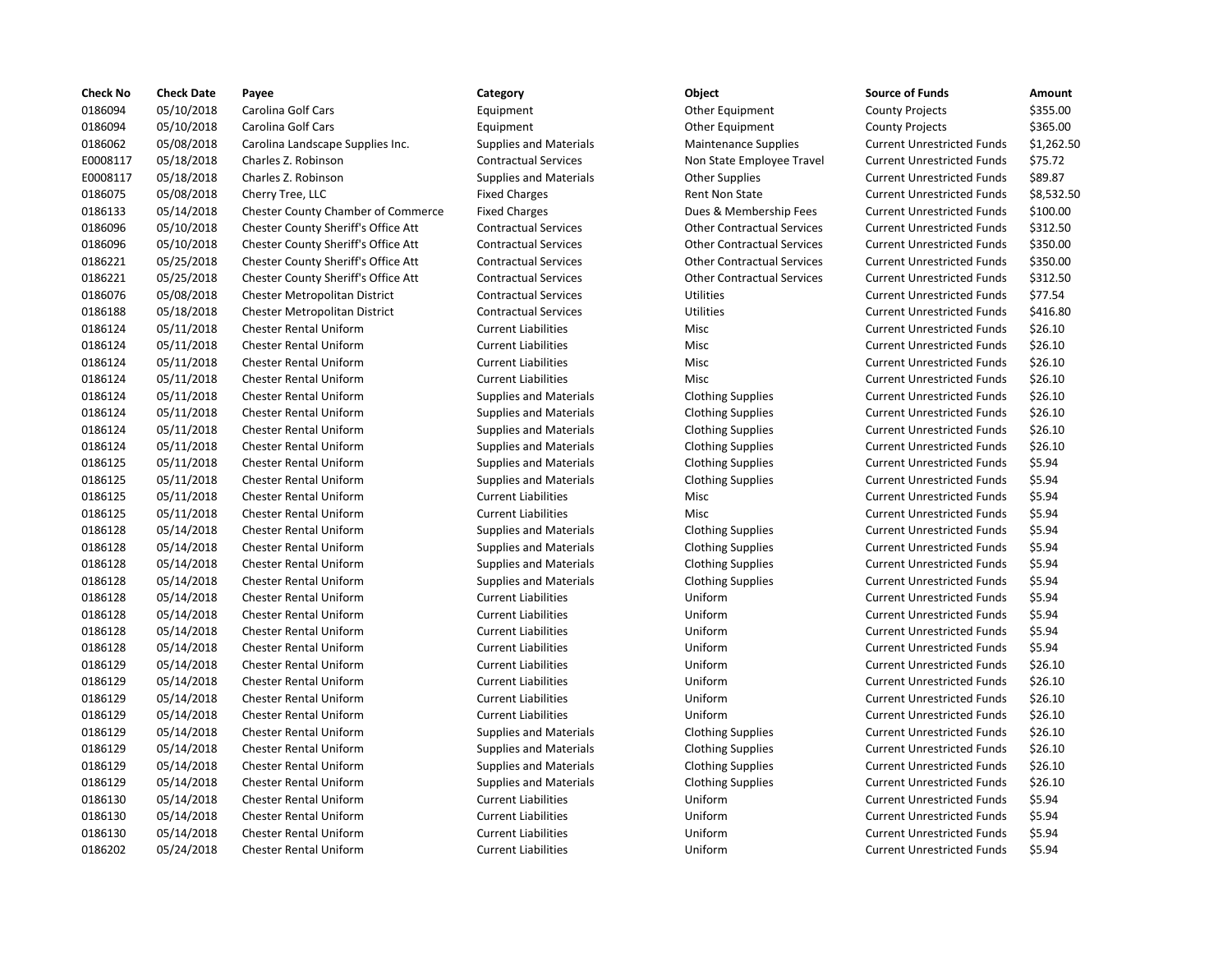| <b>Check No</b> | <b>Check Date</b> | Payee                                      | Category                      | Object                             | <b>Source of Funds</b>            | Amount    |
|-----------------|-------------------|--------------------------------------------|-------------------------------|------------------------------------|-----------------------------------|-----------|
| 0186202         | 05/24/2018        | <b>Chester Rental Uniform</b>              | <b>Current Liabilities</b>    | Uniform                            | <b>Current Unrestricted Funds</b> | \$5.94    |
| 0186202         | 05/24/2018        | <b>Chester Rental Uniform</b>              | <b>Current Liabilities</b>    | Uniform                            | <b>Current Unrestricted Funds</b> | \$5.94    |
| 0186202         | 05/24/2018        | <b>Chester Rental Uniform</b>              | <b>Current Liabilities</b>    | Uniform                            | <b>Current Unrestricted Funds</b> | \$5.94    |
| 0186202         | 05/24/2018        | <b>Chester Rental Uniform</b>              | <b>Supplies and Materials</b> | <b>Clothing Supplies</b>           | <b>Current Unrestricted Funds</b> | \$5.94    |
| 0186202         | 05/24/2018        | <b>Chester Rental Uniform</b>              | <b>Supplies and Materials</b> | <b>Clothing Supplies</b>           | <b>Current Unrestricted Funds</b> | \$5.94    |
| 0186202         | 05/24/2018        | <b>Chester Rental Uniform</b>              | <b>Supplies and Materials</b> | <b>Clothing Supplies</b>           | <b>Current Unrestricted Funds</b> | \$5.94    |
| 0186202         | 05/24/2018        | <b>Chester Rental Uniform</b>              | <b>Supplies and Materials</b> | <b>Clothing Supplies</b>           | <b>Current Unrestricted Funds</b> | \$5.94    |
| 0186256         | 05/28/2018        | <b>Chester Rental Uniform</b>              | <b>Supplies and Materials</b> | <b>Education Supplies</b>          | <b>Current Unrestricted Funds</b> | \$90.72   |
| 0186141         | 05/15/2018        | <b>Community College Business Officers</b> | <b>Fixed Charges</b>          | Dues & Membership Fees             | <b>Current Unrestricted Funds</b> | \$600.00  |
| 0186058         | 05/04/2018        | Council for Higher Educ Accreditati        | <b>Fixed Charges</b>          | Dues & Membership Fees             | <b>Current Restricted Funds</b>   | \$3,650.0 |
| 0186097         | 05/10/2018        | Cox's Rock Hill Inc                        | <b>Contractual Services</b>   | <b>Other Professional Services</b> | <b>Current Unrestricted Funds</b> | \$960.00  |
| 0186222         | 05/25/2018        | Cox's Rock Hill Inc                        | <b>Contractual Services</b>   | <b>Other Professional Services</b> | <b>Current Unrestricted Funds</b> | \$340.00  |
| 0186222         | 05/25/2018        | Cox's Rock Hill Inc                        | <b>Contractual Services</b>   | <b>Other Professional Services</b> | <b>Current Unrestricted Funds</b> | \$380.00  |
| 0186063         | 05/08/2018        | Dade Paper and Bag Co                      | <b>Supplies and Materials</b> | Janitorial Supplies                | <b>Current Unrestricted Funds</b> | \$53.50   |
| 0186098         | 05/10/2018        | Dade Paper and Bag Co                      | <b>Supplies and Materials</b> | Janitorial Supplies                | <b>Current Unrestricted Funds</b> | \$1,735.1 |
| 0186098         | 05/10/2018        | Dade Paper and Bag Co                      | <b>Supplies and Materials</b> | Janitorial Supplies                | <b>Current Unrestricted Funds</b> | \$329.38  |
| 0186223         | 05/25/2018        | Davis & Floyd, Inc.                        | Permanent Improvements        | Reimbursables                      | <b>Unexpended Plant</b>           | \$114.45  |
| 0186223         | 05/25/2018        | Davis & Floyd, Inc.                        | Permanent Improvements        | Fees, Arch, Eng & Other            | Unexpended Plant                  | \$8,546.2 |
| 0186099         | 05/10/2018        | Dell Computer Corporation                  | <b>Supplies and Materials</b> | <b>Education Supplies</b>          | <b>Current Unrestricted Funds</b> | \$1,519.2 |
| 0186099         | 05/10/2018        | Dell Computer Corporation                  | <b>Supplies and Materials</b> | <b>Education Supplies</b>          | <b>Current Unrestricted Funds</b> | \$43.49   |
| 0186099         | 05/10/2018        | Dell Computer Corporation                  | <b>Supplies and Materials</b> | <b>Education Supplies</b>          | <b>Current Unrestricted Funds</b> | \$13.93   |
| 0186099         | 05/10/2018        | Dell Computer Corporation                  | <b>Supplies and Materials</b> | <b>Education Supplies</b>          | <b>Current Unrestricted Funds</b> | \$13.93   |
| 0186099         | 05/10/2018        | Dell Computer Corporation                  | <b>Supplies and Materials</b> | <b>Education Supplies</b>          | <b>Current Unrestricted Funds</b> | \$140.99  |
| 0186099         | 05/10/2018        | <b>Dell Computer Corporation</b>           | <b>Supplies and Materials</b> | <b>Education Supplies</b>          | <b>Current Unrestricted Funds</b> | \$144.99  |
| 0186099         | 05/10/2018        | Dell Computer Corporation                  | <b>Supplies and Materials</b> | <b>Education Supplies</b>          | <b>Current Unrestricted Funds</b> | \$0.03    |
| 0186224         | 05/25/2018        | Dell Computer Corporation                  | Equipment                     | Non Capitalized Equipment          | <b>Current Unrestricted Funds</b> | \$1,910.3 |
| 0186224         | 05/25/2018        | Dell Computer Corporation                  | Equipment                     | Non Capitalized Equipment          | <b>Current Unrestricted Funds</b> | $$-0.01$  |
| 0186127         | 05/11/2018        | Department of Administration               | <b>Supplies and Materials</b> | Postage                            | <b>Current Unrestricted Funds</b> | \$30.00   |
| 0186257         | 05/28/2018        | Department of Administration               | <b>Supplies and Materials</b> | Postage                            | <b>Current Unrestricted Funds</b> | \$30.00   |
| 0186064         | 05/08/2018        | Diversified Signs and Graphics             | <b>Contractual Services</b>   | <b>Other Professional Services</b> | <b>Unexpended Plant</b>           | \$100.00  |
| 0186113         | 05/10/2018        | <b>Ebsco Subscription Services</b>         | Equipment                     | Library Books, Maps & Film         | <b>Current Unrestricted Funds</b> | \$29.95   |
| 0186225         | 05/25/2018        | <b>Ebsco Subscription Services</b>         | Equipment                     | Library Books, Maps & Film         | <b>Current Unrestricted Funds</b> | \$5,195.0 |
| 0186065         | 05/08/2018        | Ellucian Inc                               | <b>Contractual Services</b>   | <b>Other Professional Services</b> | <b>Current Unrestricted Funds</b> | \$958.50  |
| 0186226         | 05/25/2018        | Enterprise Rent A Car                      | Travel                        | Travel                             | <b>Current Restricted Funds</b>   | \$49.22   |
| 0186226         | 05/25/2018        | Enterprise Rent A Car                      | Travel                        | Travel                             | <b>Current Restricted Funds</b>   | \$298.92  |
| 0186226         | 05/25/2018        | Enterprise Rent A Car                      | Travel                        | Travel                             | <b>Current Restricted Funds</b>   | \$49.22   |
| 0186226         | 05/25/2018        | Enterprise Rent A Car                      | Travel                        | Travel                             | <b>Current Restricted Funds</b>   | \$298.92  |
| 0186227         | 05/25/2018        | <b>ESP Associates PA</b>                   | Permanent Improvements        | Fees, Arch, Eng & Other            | <b>Unexpended Plant</b>           | \$3,900.0 |
| 0186228         | 05/25/2018        | FlightPath Agency                          | <b>Contractual Services</b>   | Advertising                        | <b>Current Unrestricted Funds</b> | \$3,300.0 |
| 0186100         | 05/10/2018        | Follett School Solutions, Inc.             | Equipment                     | Library Books, Maps & Film         | <b>Current Unrestricted Funds</b> | \$381.90  |
| 0186066         | 05/08/2018        | Fortune Academy Inc                        | <b>Contractual Services</b>   | <b>Other Professional Services</b> | <b>Current Unrestricted Funds</b> | \$3,439.1 |
| 0186101         | 05/10/2018        | Fortune Academy Inc                        | <b>Contractual Services</b>   | <b>Other Professional Services</b> | <b>Current Unrestricted Funds</b> | \$6,035.4 |
| 0186261         | 05/29/2018        | <b>Function Point Productivy Software</b>  | <b>Contractual Services</b>   | <b>Other Professional Services</b> | <b>Current Unrestricted Funds</b> | \$2,328.0 |
| 0186102         | 05/10/2018        | Galls, an Aramark Company                  | <b>Supplies and Materials</b> | <b>Clothing Supplies</b>           | <b>Current Unrestricted Funds</b> | \$36.37   |
| 0186102         | 05/10/2018        | Galls, an Aramark Company                  | <b>Supplies and Materials</b> | <b>Clothing Supplies</b>           | <b>Current Unrestricted Funds</b> | \$943.81  |

## 05/24/2018 Chester Rental Uniform Current Liabilities Uniform Current Unrestricted Funds \$5.94 05/24/2018 Chester Rental Uniform Current Liabilities Uniform Current Unrestricted Funds \$5.94 05/24/2018 Chester Rental Uniform Current Liabilities Uniform Current Unrestricted Funds \$5.94 Supplies and Materials **Clothing Supplies Current Unrestricted Funds** 55.94 Supplies and Materials **Clothing Supplies Current Unrestricted Funds** \$5.94 Supplies and Materials **Clothing Supplies Current Unrestricted Funds** \$5.94 Supplies and Materials **Clothing Supplies Current Unrestricted Funds** \$5.94 Supplies and Materials **Current Unit Current Unit Current Units Current Units Current Current Current Current Current Current Current Current Only 0.590.72**  05/15/2018 Community College Business Officers Fixed Charges Dues & Membership Fees Current Unrestricted Funds \$600.00 Fixed Charges **1.2018 Council Fixed Council Fixed Current Restricted Funds** 53,650.00 05/10/2018 Cox's Rock Hill Inc Contractual Services Other Professional Services Current Unrestricted Funds \$960.00 05/25/2018 Cox's Rock Hill Inc Contractual Services Other Professional Services Current Unrestricted Funds \$340.00 Contractual Services **Contractual Services** Other Professional Services Current Unrestricted Funds \$380.00 05/08/2018 Dade Paper and Bag Co Supplies and Materials Janitorial Supplies Current Unrestricted Funds \$53.50 05/10/2018 Dade Paper and Bag Co Supplies and Materials Janitorial Supplies Current Unrestricted Funds \$1,735.17 05/10/2018 Dade Paper and Bag Co Supplies and Materials Janitorial Supplies Current Unrestricted Funds \$329.38 Permanent Improvements Reimbursables Unexpended Plant \$114.45 Permanent Improvements Fees, Arch, Eng & Other Unexpended Plant \$8,546.25 05/10/2018 Dell Computer Corporation Supplies and Materials Education Supplies Current Unrestricted Funds \$1,519.26 05/10/2018 Dell Computer Corporation Supplies and Materials Education Supplies Current Unrestricted Funds \$43.49 05/10/2018 Dell Computer Corporation Supplies and Materials Education Supplies Current Unrestricted Funds \$13.93 05/10/2018 Dell Computer Corporation Supplies and Materials Education Supplies Current Unrestricted Funds \$13.93 05/10/2018 Dell Computer Corporation Supplies and Materials Education Supplies Current Unrestricted Funds \$140.99 05/10/2018 Dell Computer Corporation Supplies and Materials Education Supplies Current Unrestricted Funds \$144.99 05/10/2018 Dell Computer Corporation Supplies and Materials Education Supplies Current Unrestricted Funds \$0.03 Equipment **12021 1202 1202 224 05/2018 Department** Current Unrestricted Funds \$1,910.34 05/25/2018 Dell Computer Corporation Equipment Non Capitalized Equipment Current Unrestricted Funds \$-0.01 05/11/2018 Department of Administration Supplies and Materials Postage Current Unrestricted Funds \$30.00 05/28/2018 Department of Administration Supplies and Materials Postage Current Unrestricted Funds \$30.00 05/08/2018 Diversified Signs and Graphics Contractual Services Other Professional Services Unexpended Plant \$100.00 05/10/2018 Ebsco Subscription Services Equipment Library Books, Maps & Film Current Unrestricted Funds \$29.95 05/25/2018 Ebsco Subscription Services Equipment Library Books, Maps & Film Current Unrestricted Funds \$5,195.00 Contractual Services **Contractual Services** Other Professional Services Current Unrestricted Funds \$958.50 05/25/2018 Enterprise Rent A Car Travel Travel Current Restricted Funds \$298.92 Travel **Enterprise Current A Current Restricted Funds** 5298.92 Permanent Improvements Fees, Arch, Eng & Other Unexpended Plant \$3,900.00 Contractual Services **1202 Contractual Services** Advertising Current Unrestricted Funds \$3,300.00 05/10/2018 Follett School Solutions, Inc. Equipment Library Books, Maps & Film Current Unrestricted Funds \$381.90 Contractual Services **For Contractual Services** Other Professional Services Current Unrestricted Funds \$3,439.10 Contractual Services **For Contractual Services** Other Professional Services Current Unrestricted Funds \$6,035.40 05/29/2018 Function Point Productivy Software Contractual Services Other Professional Services Current Unrestricted Funds \$2,328.00 05/10/2018 Galls, an Aramark Company Supplies and Materials Clothing Supplies Current Unrestricted Funds \$36.37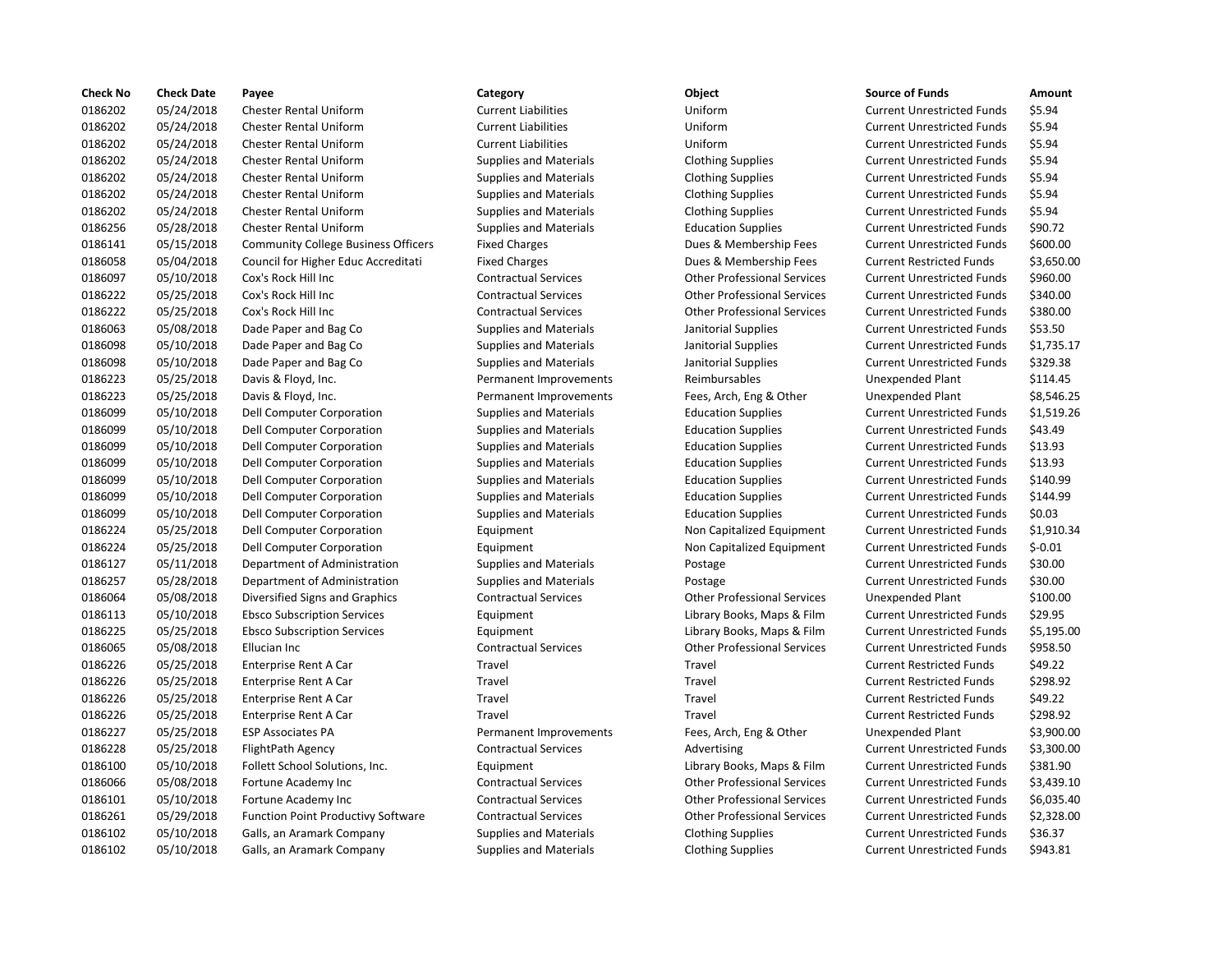| <b>Check No</b> | <b>Check Date</b> | Payee                            | Category                      | Object                             | <b>Source of Funds</b>            | Amount    |
|-----------------|-------------------|----------------------------------|-------------------------------|------------------------------------|-----------------------------------|-----------|
| 0186121         | 05/11/2018        | Gateway Supply Company           | <b>Contractual Services</b>   | General Repair                     | <b>Current Unrestricted Funds</b> | \$483.94  |
| 0186189         | 05/18/2018        | <b>GCH Tool Group</b>            | <b>Contractual Services</b>   | General Repair                     | <b>Current Unrestricted Funds</b> | \$2,092.5 |
| 0186189         | 05/18/2018        | <b>GCH Tool Group</b>            | <b>Contractual Services</b>   | General Repair                     | <b>Current Unrestricted Funds</b> | \$980.00  |
| 0186189         | 05/18/2018        | <b>GCH Tool Group</b>            | <b>Contractual Services</b>   | General Repair                     | <b>Current Unrestricted Funds</b> | \$75.60   |
| 0186189         | 05/18/2018        | <b>GCH Tool Group</b>            | <b>Contractual Services</b>   | <b>General Repair</b>              | <b>Current Unrestricted Funds</b> | \$2,336.3 |
| 0186190         | 05/18/2018        | Georgia Institute of Technology  | <b>Supplies and Materials</b> | <b>Education Supplies</b>          | <b>Current Unrestricted Funds</b> | \$1,800.0 |
| 0186190         | 05/18/2018        | Georgia Institute of Technology  | <b>Supplies and Materials</b> | <b>Education Supplies</b>          | <b>Current Unrestricted Funds</b> | \$500.00  |
| 0186190         | 05/18/2018        | Georgia Institute of Technology  | <b>Supplies and Materials</b> | <b>Education Supplies</b>          | <b>Current Unrestricted Funds</b> | \$1,512.0 |
| 0186103         | 05/10/2018        | <b>GOBL Library Solutions</b>    | Equipment                     | Library Books, Maps & Film         | <b>Current Unrestricted Funds</b> | \$1,775.7 |
| 0186103         | 05/10/2018        | <b>GOBL Library Solutions</b>    | Equipment                     | Library Books, Maps & Film         | <b>Current Unrestricted Funds</b> | \$78.40   |
| 0186104         | 05/10/2018        | Graybar Electric Co              | <b>Contractual Services</b>   | General Repair                     | <b>Current Unrestricted Funds</b> | \$293.61  |
| 0186191         | 05/18/2018        | Graybar Electric Co              | <b>Contractual Services</b>   | General Repair                     | <b>Current Unrestricted Funds</b> | \$1,602.4 |
| 0186191         | 05/18/2018        | Graybar Electric Co              | <b>Contractual Services</b>   | General Repair                     | <b>Current Unrestricted Funds</b> | \$90.00   |
| 0186229         | 05/25/2018        | Graybar Electric Co              | <b>Contractual Services</b>   | General Repair                     | <b>Current Unrestricted Funds</b> | \$89.20   |
| 0186229         | 05/25/2018        | Graybar Electric Co              | <b>Contractual Services</b>   | General Repair                     | <b>Current Unrestricted Funds</b> | \$95.33   |
| 0186055         | 05/04/2018        | Hampton Inn                      | Travel                        | Travel                             | <b>Current Unrestricted Funds</b> | \$124.32  |
| 0186055         | 05/04/2018        | Hampton Inn                      | Travel                        | Travel                             | <b>Current Unrestricted Funds</b> | \$124.32  |
| 0186105         | 05/10/2018        | IData Incorporated               | <b>Contractual Services</b>   | <b>Other Professional Services</b> | <b>Current Unrestricted Funds</b> | \$337.50  |
| 0186105         | 05/10/2018        | IData Incorporated               | <b>Contractual Services</b>   | <b>Other Professional Services</b> | <b>Current Unrestricted Funds</b> | \$573.75  |
| 0186082         | 05/08/2018        | Insurance Reserve Fund           | <b>Fixed Charges</b>          | <b>Insurance State</b>             | <b>Current Unrestricted Funds</b> | \$17.62   |
| 0186106         | 05/10/2018        | Interior Plantscapes Llc         | <b>Contractual Services</b>   | <b>Other Professional Services</b> | <b>Current Unrestricted Funds</b> | \$305.00  |
| 0186135         | 05/14/2018        | Interior Plantscapes Llc         | <b>Contractual Services</b>   | <b>Other Professional Services</b> | <b>Current Unrestricted Funds</b> | \$305.00  |
| 0186198         | 05/21/2018        | <b>Interstate Fleet Services</b> | <b>Contractual Services</b>   | Motor Vehicle Repair               | <b>Current Unrestricted Funds</b> | \$239.15  |
| 0186198         | 05/21/2018        | <b>Interstate Fleet Services</b> | <b>Contractual Services</b>   | Motor Vehicle Repair               | <b>Current Unrestricted Funds</b> | \$881.39  |
| 0186198         | 05/21/2018        | Interstate Fleet Services        | <b>Contractual Services</b>   | Motor Vehicle Repair               | <b>Current Unrestricted Funds</b> | \$308.05  |
| 0186198         | 05/21/2018        | Interstate Fleet Services        | <b>Contractual Services</b>   | Motor Vehicle Repair               | <b>Current Unrestricted Funds</b> | \$854.98  |
| 0186198         | 05/21/2018        | <b>Interstate Fleet Services</b> | <b>Contractual Services</b>   | Motor Vehicle Repair               | <b>Current Unrestricted Funds</b> | \$201.28  |
| 0186198         | 05/21/2018        | <b>Interstate Fleet Services</b> | <b>Contractual Services</b>   | Motor Vehicle Repair               | <b>Current Unrestricted Funds</b> | \$204.23  |
| 0186198         | 05/21/2018        | Interstate Fleet Services        | <b>Contractual Services</b>   | Motor Vehicle Repair               | <b>Current Unrestricted Funds</b> | \$226.54  |
| 0186198         | 05/21/2018        | <b>Interstate Fleet Services</b> | <b>Contractual Services</b>   | Motor Vehicle Repair               | <b>Current Unrestricted Funds</b> | \$108.38  |
| 0186198         | 05/21/2018        | Interstate Fleet Services        | <b>Contractual Services</b>   | Motor Vehicle Repair               | <b>Current Unrestricted Funds</b> | \$169.22  |
| 0186198         | 05/21/2018        | <b>Interstate Fleet Services</b> | <b>Contractual Services</b>   | Motor Vehicle Repair               | <b>Current Unrestricted Funds</b> | \$165.69  |
| 0186198         | 05/21/2018        | <b>Interstate Fleet Services</b> | <b>Contractual Services</b>   | Motor Vehicle Repair               | <b>Current Unrestricted Funds</b> | \$165.69  |
| 0186198         | 05/21/2018        | Interstate Fleet Services        | <b>Contractual Services</b>   | Motor Vehicle Repair               | <b>Current Unrestricted Funds</b> | \$325.00  |
| 0186198         | 05/21/2018        | <b>Interstate Fleet Services</b> | <b>Contractual Services</b>   | Motor Vehicle Repair               | <b>Current Unrestricted Funds</b> | \$728.27  |
| 0186198         | 05/21/2018        | Interstate Fleet Services        | <b>Contractual Services</b>   | Motor Vehicle Repair               | <b>Current Unrestricted Funds</b> | \$102.12  |
| 0186198         | 05/21/2018        | Interstate Fleet Services        | <b>Contractual Services</b>   | Motor Vehicle Repair               | <b>Current Unrestricted Funds</b> | \$93.59   |
| 0186090         | 05/10/2018        | Jack L. Anthony, JR              | <b>Contractual Services</b>   | <b>Other Professional Services</b> | <b>Current Unrestricted Funds</b> | \$3,500.0 |
| 0186068         | 05/08/2018        | Jacksons Kitchen Inc.            | <b>Supplies and Materials</b> | <b>Food Supplies</b>               | <b>Current Unrestricted Funds</b> | \$903.50  |
| 0186068         | 05/08/2018        | Jacksons Kitchen Inc.            | <b>Supplies and Materials</b> | <b>Food Supplies</b>               | <b>Current Unrestricted Funds</b> | \$60.00   |
| 0186068         | 05/08/2018        | Jacksons Kitchen Inc.            | <b>Supplies and Materials</b> | <b>Food Supplies</b>               | <b>Current Unrestricted Funds</b> | \$15.00   |
| 0186068         | 05/08/2018        | Jacksons Kitchen Inc.            | <b>Supplies and Materials</b> | <b>Food Supplies</b>               | <b>Current Unrestricted Funds</b> | \$1,136.0 |
| 0186068         | 05/08/2018        | Jacksons Kitchen Inc.            | <b>Supplies and Materials</b> | <b>Food Supplies</b>               | <b>Current Unrestricted Funds</b> | \$60.00   |
| 0186068         | 05/08/2018        | Jacksons Kitchen Inc.            | <b>Supplies and Materials</b> | <b>Food Supplies</b>               | <b>Current Unrestricted Funds</b> | \$15.00   |
| 0186107         | 05/10/2018        | Jacksons Kitchen Inc.            | <b>Supplies and Materials</b> | <b>Food Supplies</b>               | <b>Current Unrestricted Funds</b> | \$3,644.4 |
|                 |                   |                                  |                               |                                    |                                   |           |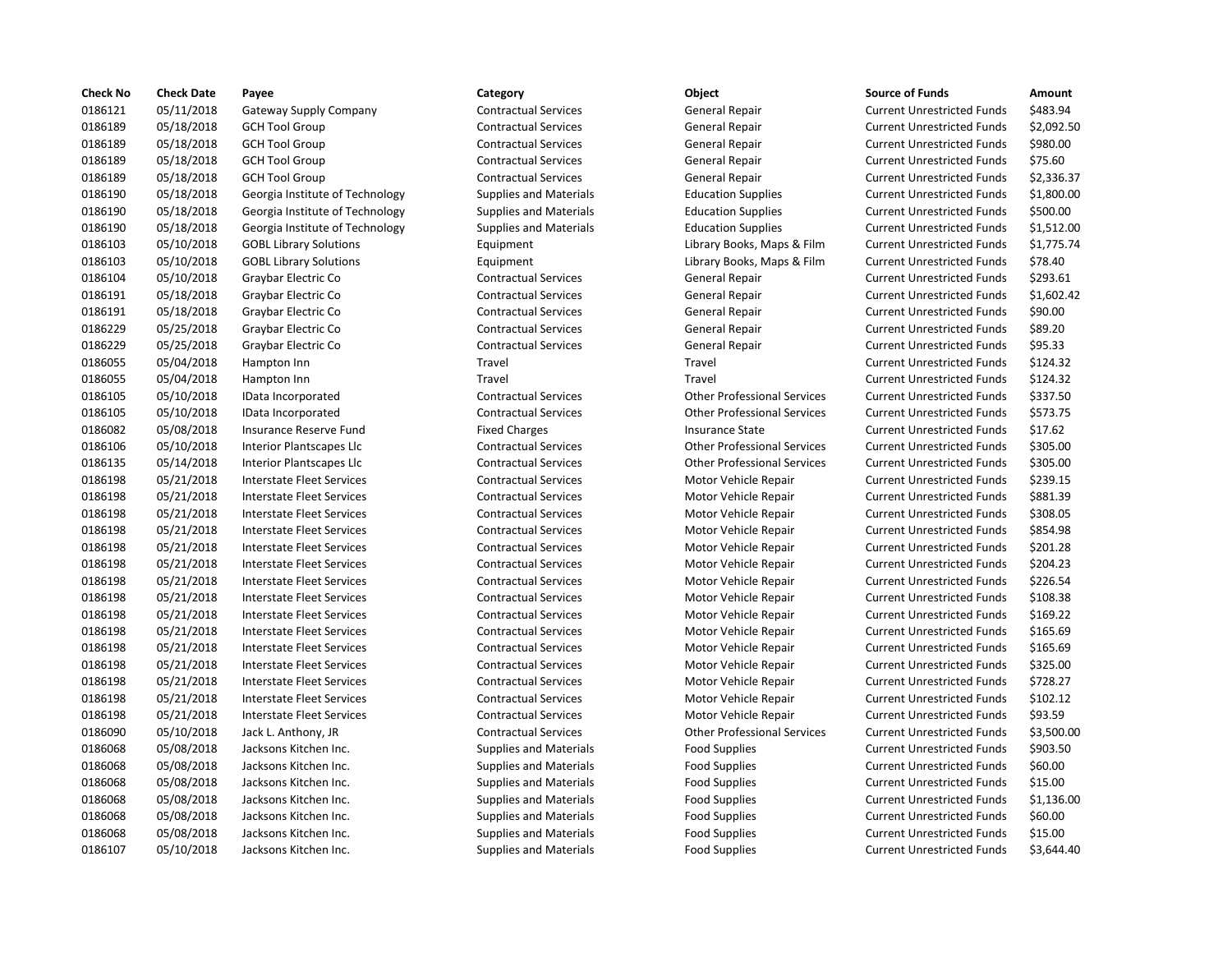| <b>Check No</b> | <b>Check Date</b> | Payee                              | Category                      | Object                               | <b>Source of Funds</b>            | Amount    |
|-----------------|-------------------|------------------------------------|-------------------------------|--------------------------------------|-----------------------------------|-----------|
| 0186107         | 05/10/2018        | Jacksons Kitchen Inc.              | <b>Supplies and Materials</b> | <b>Food Supplies</b>                 | <b>Current Unrestricted Funds</b> | \$5,969.7 |
| 0186235         | 05/25/2018        | James Mims Patterson, III          | <b>Supplies and Materials</b> | <b>Major Supplies</b>                | <b>Current Unrestricted Funds</b> | \$4,840.0 |
| 0186230         | 05/25/2018        | Johnson Controls Inc               | <b>Contractual Services</b>   | <b>General Repair</b>                | <b>Current Unrestricted Funds</b> | \$1,966.4 |
| 0186052         | 05/04/2018        | <b>Justin Tsugranes</b>            | <b>Current Assets</b>         | <b>Prepaid Expenses</b>              | <b>Current Unrestricted Funds</b> | \$150.00  |
| 0186242         | 05/25/2018        | Katherine R. Simpson               | <b>Contractual Services</b>   | <b>Other Professional Services</b>   | <b>County Projects</b>            | \$1,400.0 |
| 0186069         | 05/08/2018        | Keck and Wood, Inc                 | Permanent Improvements        | Fees, Arch, Eng & Other              | Unexpended Plant                  | \$6,660.6 |
| 0186069         | 05/08/2018        | Keck and Wood, Inc                 | Permanent Improvements        | Fees, Arch, Eng & Other              | Master Plan                       | \$5,143.7 |
| 0186231         | 05/25/2018        | Keck and Wood, Inc                 | Permanent Improvements        | Fees, Arch, Eng & Other              | Master Plan                       | \$1,662.5 |
| 0186231         | 05/25/2018        | Keck and Wood, Inc                 | Permanent Improvements        | Fees, Arch, Eng & Other              | Master Plan                       | \$1,900.0 |
| 0186231         | 05/25/2018        | Keck and Wood, Inc                 | Permanent Improvements        | Fees, Arch, Eng & Other              | Unexpended Plant                  | \$2,408.7 |
| 0186168         | 05/17/2018        | Kona Ice of Central York County    | <b>Supplies and Materials</b> | <b>Other Supplies</b>                | <b>Current Unrestricted Funds</b> | \$274.00  |
| 0186122         | 05/11/2018        | Laurie Neal                        | <b>Supplies and Materials</b> | <b>Other Supplies</b>                | <b>Current Unrestricted Funds</b> | \$500.00  |
| 0186140         | 05/14/2018        | Linda F. Roach                     | <b>Supplies and Materials</b> | <b>Food Supplies</b>                 | <b>Current Unrestricted Funds</b> | \$33.00   |
| 0186108         | 05/10/2018        | <b>Lowes Home Centers</b>          | <b>Contractual Services</b>   | General Repair                       | <b>Current Unrestricted Funds</b> | \$59.67   |
| 0186108         | 05/10/2018        | Lowes Home Centers                 | <b>Contractual Services</b>   | General Repair                       | <b>Current Unrestricted Funds</b> | \$425.36  |
| 0186232         | 05/25/2018        | ManagedPrint Inc                   | <b>Contractual Services</b>   | Printing                             | <b>Current Unrestricted Funds</b> | \$1,413.9 |
| 0186233         | 05/25/2018        | McAlister's Deli                   | <b>Supplies and Materials</b> | <b>Food Supplies</b>                 | <b>Current Unrestricted Funds</b> | \$216.25  |
| 0186233         | 05/25/2018        | McAlister's Deli                   | <b>Supplies and Materials</b> | <b>Food Supplies</b>                 | <b>Current Unrestricted Funds</b> | \$248.74  |
| 0186233         | 05/25/2018        | McAlister's Deli                   | <b>Supplies and Materials</b> | <b>Food Supplies</b>                 | <b>Current Unrestricted Funds</b> | \$7.95    |
| 0186233         | 05/25/2018        | McAlister's Deli                   | <b>Supplies and Materials</b> | <b>Food Supplies</b>                 | <b>Current Unrestricted Funds</b> | \$0.57    |
| 0186233         | 05/25/2018        | McAlister's Deli                   | <b>Supplies and Materials</b> | <b>Food Supplies</b>                 | <b>Current Unrestricted Funds</b> | \$105.00  |
| 0186233         | 05/25/2018        | McAlister's Deli                   | <b>Supplies and Materials</b> | <b>Food Supplies</b>                 | <b>Current Unrestricted Funds</b> | \$37.50   |
| 0186233         | 05/25/2018        | McAlister's Deli                   | <b>Supplies and Materials</b> | <b>Food Supplies</b>                 | <b>Current Unrestricted Funds</b> | \$15.00   |
| 0186262         | 05/29/2018        | McMillan Pazdan Smith Architecture | Permanent Improvements        | Fees, Arch, Eng & Other              | <b>Unexpended Plant</b>           | \$2,100.0 |
| 0186081         | 05/08/2018        | Michael S. Dempsey                 | <b>Current Assets</b>         | <b>Prepaid Expenses</b>              | <b>Current Unrestricted Funds</b> | \$400.00  |
| 0186109         | 05/10/2018        | Mid-Carolina Ahec, Inc.            | <b>Contractual Services</b>   | <b>Other Professional Services</b>   | <b>Current Unrestricted Funds</b> | \$55.00   |
| 0186234         | 05/25/2018        | Mid-Carolina Ahec, Inc.            | <b>Contractual Services</b>   | <b>Other Professional Services</b>   | <b>Current Unrestricted Funds</b> | \$50.00   |
| 0186234         | 05/25/2018        | Mid-Carolina Ahec, Inc.            | <b>Contractual Services</b>   | <b>Other Professional Services</b>   | <b>Current Unrestricted Funds</b> | \$16.00   |
| 0186059         | 05/07/2018        | North Carolina State University    | <b>Contractual Services</b>   | <b>Education &amp; Training Serv</b> | <b>Current Unrestricted Funds</b> | \$6,590.0 |
| 0186192         | 05/18/2018        | Panera LLC                         | <b>Supplies and Materials</b> | <b>Food Supplies</b>                 | <b>Current Unrestricted Funds</b> | \$1.05    |
| 0186192         | 05/18/2018        | Panera LLC                         | <b>Supplies and Materials</b> | <b>Food Supplies</b>                 | <b>Current Unrestricted Funds</b> | \$28.99   |
| 0186192         | 05/18/2018        | Panera LLC                         | <b>Supplies and Materials</b> | <b>Food Supplies</b>                 | <b>Current Unrestricted Funds</b> | \$13.99   |
| 0186192         | 05/18/2018        | Panera LLC                         | <b>Supplies and Materials</b> | <b>Food Supplies</b>                 | <b>Current Unrestricted Funds</b> | \$31.98   |
| 0186192         | 05/18/2018        | Panera LLC                         | <b>Supplies and Materials</b> | <b>Food Supplies</b>                 | <b>Current Unrestricted Funds</b> | \$15.00   |
| 0186192         | 05/18/2018        | Panera LLC                         | <b>Supplies and Materials</b> | <b>Food Supplies</b>                 | <b>Current Unrestricted Funds</b> | \$231.44  |
| 0186192         | 05/18/2018        | Panera LLC                         | <b>Supplies and Materials</b> | <b>Food Supplies</b>                 | <b>Current Unrestricted Funds</b> | \$284.10  |
| 0186192         | 05/18/2018        | Panera LLC                         | <b>Supplies and Materials</b> | <b>Food Supplies</b>                 | <b>Current Unrestricted Funds</b> | $$-25.47$ |
| 0186136         | 05/14/2018        | Patton Inc                         | <b>Contractual Services</b>   | General Repair                       | <b>Current Unrestricted Funds</b> | \$288.27  |
| 0186136         | 05/14/2018        | Patton Inc                         | <b>Contractual Services</b>   | <b>General Repair</b>                | <b>Current Unrestricted Funds</b> | \$96.55   |
| 0186136         | 05/14/2018        | Patton Inc                         | <b>Contractual Services</b>   | General Repair                       | <b>Current Unrestricted Funds</b> | \$132.00  |
| 0186136         | 05/14/2018        | Patton Inc                         | <b>Contractual Services</b>   | General Repair                       | <b>Current Unrestricted Funds</b> | \$18.70   |
| 0186136         | 05/14/2018        | Patton Inc                         | <b>Contractual Services</b>   | General Repair                       | <b>Current Unrestricted Funds</b> | \$467.50  |
| 0186193         | 05/18/2018        | Peart Plumbing Co                  | <b>Fixed Charges</b>          | Dues & Membership Fees               | <b>Current Unrestricted Funds</b> | \$75.00   |
| 0186171         | 05/17/2018        | Peoples First Insurance            | <b>Fixed Charges</b>          | <b>Insurance Non-State</b>           | <b>Current Unrestricted Funds</b> | \$100.00  |
| 0186204         | 05/24/2018        | Peoples First Insurance            | <b>Contractual Services</b>   | <b>Other Professional Services</b>   | <b>Current Unrestricted Funds</b> | \$2,466.6 |

## 0186107 05/10/2018 Jacksons Kitchen Inc. Supplies and Materials Food Supplies Current Unrestricted Funds \$5,969.75 0186235 05/25/2018 James Mims Patterson, III Supplies and Materials Major Supplies Current Unrestricted Funds \$4,840.00 Ontractual Services **Contractual Services** General Repair **Current Unrestricted Funds** \$1,966.48 0186052 05/04/2018 Justin Tsugranes Current Assets Prepaid Expenses Current Unrestricted Funds \$150.00 0186242 05/25/2018 Katherine R. Simpson Contractual Services Other Professional Services County Projects \$1,400.00 Permanent Improvements Fees, Arch, Eng & Other Unexpended Plant \$6,660.60 Permanent Improvements Fees, Arch, Eng & Other Master Plan \$5,143.75 Permanent Improvements Fees, Arch, Eng & Other Master Plan \$1,662.50 Permanent Improvements Fees, Arch, Eng & Other Master Plan \$1,900.00 Permanent Improvements Fees, Arch, Eng & Other Unexpended Plant \$2,408.70 Supplies and Materials **Current County County County Contral York Contract Contract Contract Contract Contract Contract Current Unrestricted Funds \$274.00** Supplies and Materials **Current University Current Unrestricted Funds** \$500.00 0186140 05/14/2018 Linda F. Roach Supplies and Materials Food Supplies Current Unrestricted Funds \$33.00 0186108 05/10/2018 Lowes Home Centers Contractual Services General Repair Current Unrestricted Funds \$59.67 Contractual Services **Contractual Services** General Repair **Current Unrestricted Funds** \$425.36 Ontractual Services **1.413.91** Printing **Current Unrestricted Funds** \$1,413.91 Supplies and Materials **Food Supplies Current Unrestricted Funds** 5216.25 Supplies and Materials **Example Supplies** Food Supplies **Current Unrestricted Funds** 5248.74 Supplies and Materials **Current Unterstand Materials** Food Supplies **Current Unrestricted Funds** \$7.95 Supplies and Materials **EDIES ENGLISTER** Food Supplies **Current Unrestricted Funds** \$0.57 Supplies and Materials **Food Supplies Current Unrestricted Funds** \$105.00 0186233 05/25/2018 McAlister's Deli Supplies and Materials Food Supplies Current Unrestricted Funds \$37.50 0186233 05/25/2018 McAlister's Deli Supplies and Materials Food Supplies Current Unrestricted Funds \$15.00 Permanent Improvements Fees, Arch, Eng & Other Unexpended Plant \$2,100.00 0186081 05/08/2018 Michael S. Dempsey Current Assets Prepaid Expenses Current Unrestricted Funds \$400.00 0186109 05/10/2018 Mid-Carolina Ahec, Inc. Contractual Services Other Professional Services Current Unrestricted Funds \$55.00 0186234 05/25/2018 Mid-Carolina Ahec, Inc. Contractual Services Other Professional Services Current Unrestricted Funds \$50.00 0186234 05/25/2018 Mid-Carolina Ahec, Inc. Contractual Services Other Professional Services Current Unrestricted Funds \$16.00 0186059 05/07/2018 North Carolina State University Contractual Services Education & Training Serv Current Unrestricted Funds \$6,590.00 Supplies and Materials **EXEC SUPPLIES ARE ALCORD FOOD SUPPLIES** Current Unrestricted Funds \$1.05 0186192 05/18/2018 Panera LLC Supplies and Materials Food Supplies Current Unrestricted Funds \$28.99 0186192 05/18/2018 Panera LLC Supplies and Materials Food Supplies Current Unrestricted Funds \$13.99 Supplies and Materials **Food Supplies** Food Supplies Current Unrestricted Funds \$31.98 0186192 05/18/2018 Panera LLC Supplies and Materials Food Supplies Current Unrestricted Funds \$15.00 Supplies and Materials **Example Supplies** Food Supplies **Current Unrestricted Funds** \$231.44 Supplies and Materials **Example Supplies** Food Supplies **Current Unrestricted Funds** \$284.10 Supplies and Materials **Example System Supplies Current Unrestricted Funds**  $\frac{5}{25.47}$ Contractual Services **Contractual Services** General Repair **Current Unrestricted Funds** \$288.27 Contractual Services **Contractual Services** General Repair **Current Unrestricted Funds** \$96.55 0186136 05/14/2018 Patton Inc Contractual Services General Repair Current Unrestricted Funds \$132.00 Contractual Services **Contractual Services** General Repair Current Unrestricted Funds \$18.70 Contractual Services **65.150** General Repair **Current Unrestricted Funds** \$467.50 Fixed Charges **1981 2018 Clumping Communist Plumbership Fees** Current Unrestricted Funds \$75.00 Fixed Charges Theorem Current Unrestricted Funds S100.00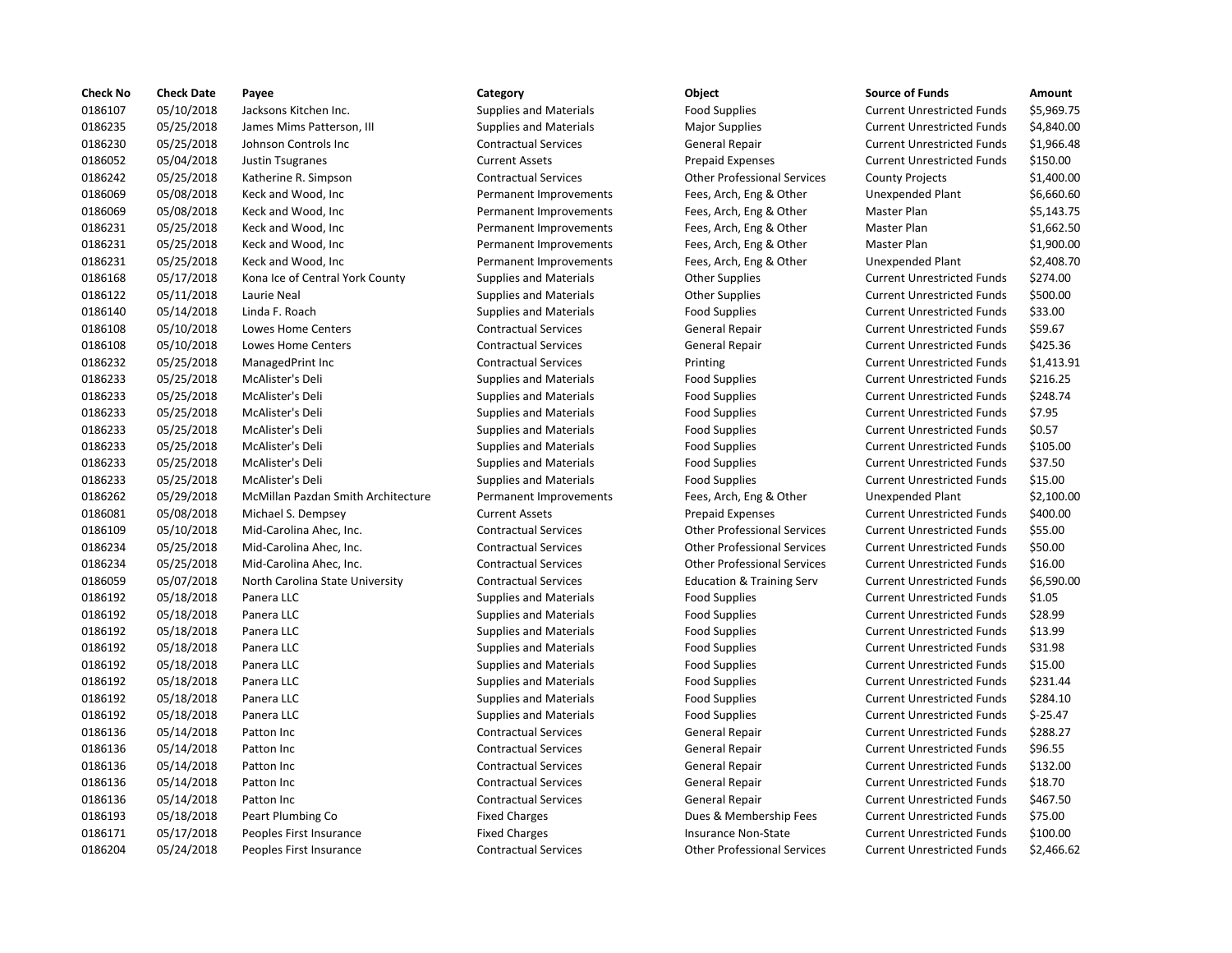| <b>Check No</b> | <b>Check Date</b> | Payee                               | Category                      | Object                             | <b>Source of Funds</b>            | Amount     |
|-----------------|-------------------|-------------------------------------|-------------------------------|------------------------------------|-----------------------------------|------------|
| 0186078         | 05/08/2018        | Petty Cash                          | <b>Supplies and Materials</b> | <b>Food Supplies</b>               | <b>Current Unrestricted Funds</b> | \$18.68    |
| 0186078         | 05/08/2018        | Petty Cash                          | <b>Supplies and Materials</b> | <b>Education Supplies</b>          | <b>Current Unrestricted Funds</b> | \$77.48    |
| 0186078         | 05/08/2018        | Petty Cash                          | <b>Supplies and Materials</b> | <b>Education Supplies</b>          | <b>Current Unrestricted Funds</b> | \$89.42    |
| 0186078         | 05/08/2018        | Petty Cash                          | <b>Supplies and Materials</b> | <b>Education Supplies</b>          | <b>Current Unrestricted Funds</b> | \$87.91    |
| 0186199         | 05/21/2018        | Petty Cash                          | <b>Supplies and Materials</b> | <b>Education Supplies</b>          | <b>Current Unrestricted Funds</b> | \$11.32    |
| 0186199         | 05/21/2018        | Petty Cash                          | <b>Supplies and Materials</b> | <b>Education Supplies</b>          | <b>Current Unrestricted Funds</b> | \$46.72    |
| 0186199         | 05/21/2018        | Petty Cash                          | <b>Supplies and Materials</b> | <b>Other Supplies</b>              | <b>Current Unrestricted Funds</b> | \$60.00    |
| 0186199         | 05/21/2018        | Petty Cash                          | <b>Supplies and Materials</b> | <b>Other Supplies</b>              | <b>Current Unrestricted Funds</b> | \$129.91   |
| 0186110         | 05/10/2018        | <b>Porter Paints</b>                | <b>Contractual Services</b>   | General Repair                     | <b>Current Unrestricted Funds</b> | \$76.37    |
| 0186236         | 05/25/2018        | Power Drives Inc                    | <b>Contractual Services</b>   | General Repair                     | <b>Current Unrestricted Funds</b> | \$1,750.00 |
| 0186236         | 05/25/2018        | Power Drives Inc                    | <b>Contractual Services</b>   | General Repair                     | <b>Current Unrestricted Funds</b> | \$121.77   |
| 0186070         | 05/08/2018        | Praxair Distribution Inc            | <b>Supplies and Materials</b> | <b>Education Supplies</b>          | <b>Current Unrestricted Funds</b> | \$622.05   |
| 0186070         | 05/08/2018        | Praxair Distribution Inc            | <b>Supplies and Materials</b> | <b>Education Supplies</b>          | <b>Current Unrestricted Funds</b> | \$290.61   |
| 0186070         | 05/08/2018        | Praxair Distribution Inc            | <b>Supplies and Materials</b> | <b>Education Supplies</b>          | <b>Current Unrestricted Funds</b> | \$624.67   |
| 0186111         | 05/10/2018        | Praxair Distribution Inc            | <b>Supplies and Materials</b> | <b>Education Supplies</b>          | <b>Current Unrestricted Funds</b> | \$290.61   |
| 0186111         | 05/10/2018        | Praxair Distribution Inc            | <b>Supplies and Materials</b> | <b>Education Supplies</b>          | <b>Current Unrestricted Funds</b> | \$676.81   |
| 0186111         | 05/10/2018        | Praxair Distribution Inc            | <b>Supplies and Materials</b> | <b>Education Supplies</b>          | <b>Current Unrestricted Funds</b> | \$176.33   |
| 0186263         | 05/29/2018        | Products Unlimited, Inc.            | <b>Supplies and Materials</b> | <b>Education Supplies</b>          | <b>Current Unrestricted Funds</b> | \$108.78   |
| 0186263         | 05/29/2018        | Products Unlimited, Inc.            | <b>Supplies and Materials</b> | <b>Other Supplies</b>              | <b>Current Restricted Funds</b>   | \$1,192.80 |
| 0186263         | 05/29/2018        | Products Unlimited, Inc.            | <b>Supplies and Materials</b> | <b>Other Supplies</b>              | <b>Current Restricted Funds</b>   | \$2,557.06 |
| 0186263         | 05/29/2018        | Products Unlimited, Inc.            | <b>Supplies and Materials</b> | <b>Other Supplies</b>              | <b>Current Restricted Funds</b>   | \$69.23    |
| 0186237         | 05/25/2018        | <b>Professional Printers Inc</b>    | <b>Contractual Services</b>   | Printing                           | <b>Current Unrestricted Funds</b> | \$2,984.00 |
| 0186288         | 05/30/2018        | Radco Construction Services Inc     | <b>Contractual Services</b>   | <b>Other Professional Services</b> | <b>Current Unrestricted Funds</b> | \$3,700.00 |
| 0186112         | 05/10/2018        | ReadSpeaker, LLC                    | <b>Contractual Services</b>   | <b>Other Professional Services</b> | <b>Current Unrestricted Funds</b> | \$4,200.00 |
| 0186194         | 05/18/2018        | Red Hot Welding                     | <b>Contractual Services</b>   | <b>Other Professional Services</b> | <b>Current Unrestricted Funds</b> | \$100.00   |
| 0186194         | 05/18/2018        | Red Hot Welding                     | <b>Contractual Services</b>   | <b>Other Professional Services</b> | <b>Current Unrestricted Funds</b> | \$450.00   |
| 0186138         | 05/14/2018        | <b>Reserve Account</b>              | <b>Supplies and Materials</b> | Postage                            | <b>Current Unrestricted Funds</b> | \$6,000.00 |
| 0186142         | 05/15/2018        | Rhinos Restaurant & Lounge, LLC     | <b>Supplies and Materials</b> | <b>Food Supplies</b>               | <b>Current Unrestricted Funds</b> | \$279.20   |
| 0186195         | 05/18/2018        | Rhinos Restaurant & Lounge, LLC     | <b>Supplies and Materials</b> | <b>Food Supplies</b>               | <b>Current Unrestricted Funds</b> | \$651.80   |
| 0186238         | 05/25/2018        | <b>RMF Engineering Inc</b>          | Permanent Improvements        | Reimbursables                      | <b>County Projects</b>            | \$2,782.86 |
| 0186238         | 05/25/2018        | RMF Engineering Inc                 | Permanent Improvements        | Fees, Arch, Eng & Other            | <b>County Projects</b>            | \$12,650.0 |
| 0186205         | 05/24/2018        | S C Dept of Motor Vehicle           | <b>Fixed Charges</b>          | Dues & Membership Fees             | <b>Current Unrestricted Funds</b> | \$90.00    |
| 0186071         | 05/08/2018        | S C Legislative Council             | Equipment                     | Library Books, Maps & Film         | <b>Current Unrestricted Funds</b> | \$220.00   |
| 0186137         | 05/14/2018        | Saf Technologies Inc                | <b>Contractual Services</b>   | <b>Other Professional Services</b> | <b>Current Unrestricted Funds</b> | \$580.85   |
| 0186072         | 05/08/2018        | Seamon Whiteside & Associates, Inc. | Permanent Improvements        | Fees, Arch, Eng & Other            | <b>County Projects</b>            | \$1,400.00 |
| 0186239         | 05/25/2018        | Service Express, Inc.               | <b>Contractual Services</b>   | <b>Other Contractual Services</b>  | <b>Current Unrestricted Funds</b> | \$2,076.00 |
| 0186239         | 05/25/2018        | Service Express, Inc.               | <b>Contractual Services</b>   | <b>Other Contractual Services</b>  | <b>Current Unrestricted Funds</b> | \$792.00   |
| 0186239         | 05/25/2018        | Service Express, Inc.               | <b>Contractual Services</b>   | <b>Other Contractual Services</b>  | <b>Current Unrestricted Funds</b> | \$732.00   |
| 0186239         | 05/25/2018        | Service Express, Inc.               | <b>Contractual Services</b>   | <b>Other Contractual Services</b>  | <b>Current Unrestricted Funds</b> | \$396.00   |
| 0186239         | 05/25/2018        | Service Express, Inc.               | <b>Contractual Services</b>   | <b>Other Contractual Services</b>  | <b>Current Unrestricted Funds</b> | \$396.00   |
| 0186239         | 05/25/2018        | Service Express, Inc.               | <b>Contractual Services</b>   | <b>Other Contractual Services</b>  | <b>Current Unrestricted Funds</b> | \$396.00   |
| 0186239         | 05/25/2018        | Service Express, Inc.               | <b>Contractual Services</b>   | <b>Other Contractual Services</b>  | <b>Current Unrestricted Funds</b> | \$1,500.00 |
| 0186239         | 05/25/2018        | Service Express, Inc.               | <b>Contractual Services</b>   | <b>Other Contractual Services</b>  | <b>Current Unrestricted Funds</b> | \$960.00   |
| 0186240         | 05/25/2018        | Sign Techniques                     | <b>Contractual Services</b>   | <b>Other Professional Services</b> | <b>Current Unrestricted Funds</b> | \$250.38   |
| 0186132         | 05/14/2018        | Simplex Grinnell LP                 | <b>Contractual Services</b>   | <b>Other Professional Services</b> | <b>Current Unrestricted Funds</b> | \$192.00   |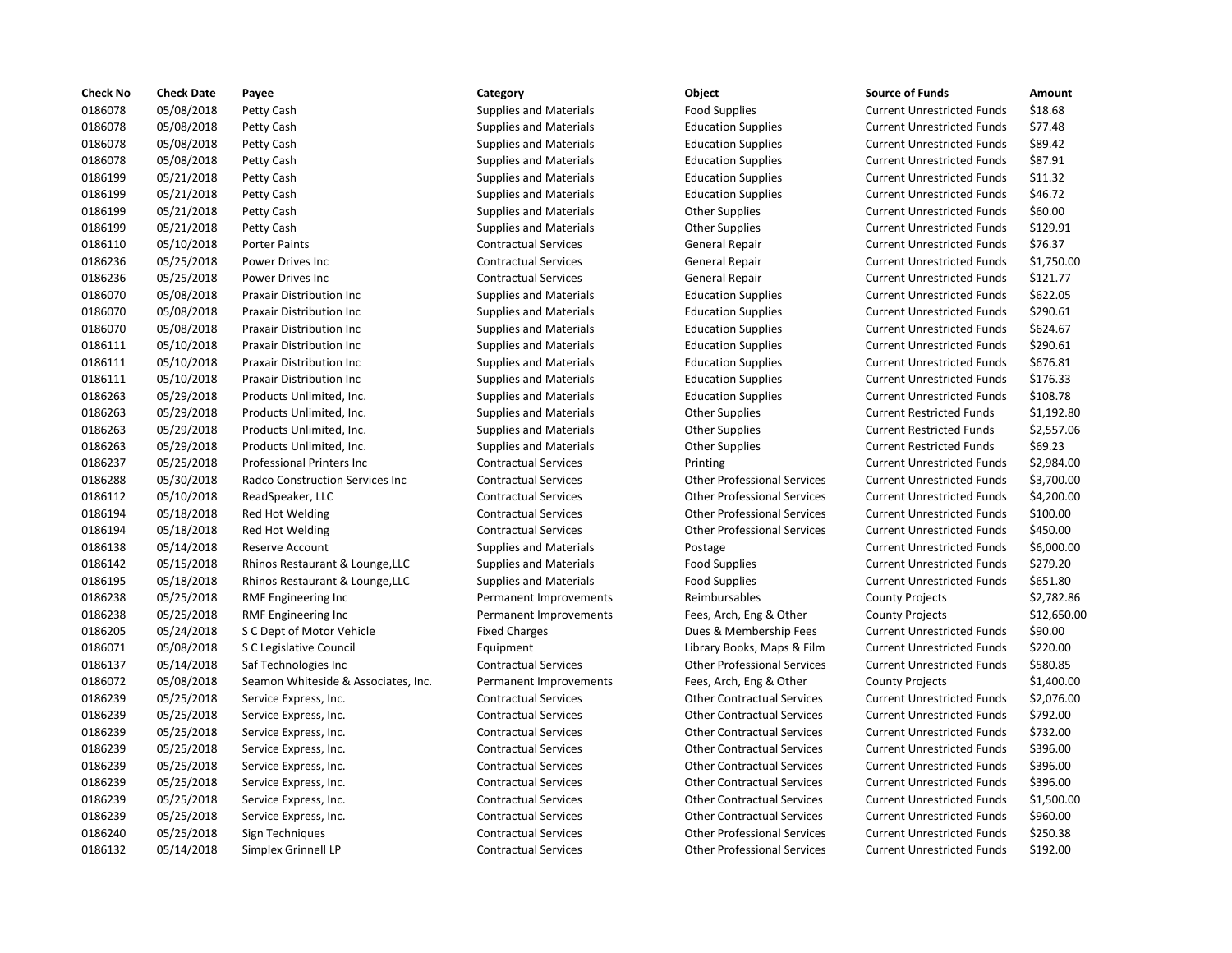| <b>Check No</b> | <b>Check Date</b> | Payee                               | Category                         | Object                             | <b>Source of Funds</b>            | Amount    |
|-----------------|-------------------|-------------------------------------|----------------------------------|------------------------------------|-----------------------------------|-----------|
| 0186132         | 05/14/2018        | Simplex Grinnell LP                 | <b>Contractual Services</b>      | <b>Other Professional Services</b> | <b>Current Unrestricted Funds</b> | \$450.00  |
| 0186132         | 05/14/2018        | Simplex Grinnell LP                 | <b>Contractual Services</b>      | <b>Other Professional Services</b> | <b>Current Unrestricted Funds</b> | \$384.00  |
| 0186132         | 05/14/2018        | Simplex Grinnell LP                 | <b>Contractual Services</b>      | <b>Other Professional Services</b> | <b>Current Unrestricted Funds</b> | \$192.00  |
| 0186132         | 05/14/2018        | Simplex Grinnell LP                 | <b>Contractual Services</b>      | <b>Other Professional Services</b> | <b>Current Unrestricted Funds</b> | \$192.00  |
| 0186132         | 05/14/2018        | Simplex Grinnell LP                 | <b>Contractual Services</b>      | <b>Other Professional Services</b> | <b>Current Unrestricted Funds</b> | \$192.00  |
| 0186241         | 05/25/2018        | Simplex Grinnell LP                 | <b>Contractual Services</b>      | <b>Other Professional Services</b> | <b>Current Unrestricted Funds</b> | \$523.02  |
| 0186241         | 05/25/2018        | Simplex Grinnell LP                 | <b>Contractual Services</b>      | <b>Other Professional Services</b> | <b>Current Unrestricted Funds</b> | \$3,425.9 |
| 0186114         | 05/10/2018        | Snipes                              | <b>Supplies and Materials</b>    | Janitorial Supplies                | <b>Current Unrestricted Funds</b> | \$125.75  |
| 0186243         | 05/25/2018        | Snipes                              | <b>Supplies and Materials</b>    | Janitorial Supplies                | <b>Current Unrestricted Funds</b> | \$56.50   |
| 0186244         | 05/25/2018        | Solarwinds Inc                      | <b>Contractual Services</b>      | <b>Other Professional Services</b> | <b>Current Unrestricted Funds</b> | \$2,980.0 |
| 0186245         | 05/25/2018        | South Carolina Bar                  | <b>Contractual Services</b>      | <b>Other Professional Services</b> | <b>Current Unrestricted Funds</b> | \$900.00  |
| 0186115         | 05/10/2018        | Southeastern Chapter National Safet | <b>Supplies and Materials</b>    | <b>Education Supplies</b>          | <b>Current Unrestricted Funds</b> | \$557.04  |
| 0186116         | 05/10/2018        | Staffmark                           | <b>Contractual Services</b>      | <b>Other Contractual Services</b>  | <b>Current Unrestricted Funds</b> | \$522.59  |
| 0186116         | 05/10/2018        | Staffmark                           | <b>Contractual Services</b>      | <b>Other Contractual Services</b>  | <b>Current Unrestricted Funds</b> | \$522.59  |
| 0186116         | 05/10/2018        | Staffmark                           | <b>Contractual Services</b>      | <b>Other Contractual Services</b>  | <b>Current Unrestricted Funds</b> | \$197.94  |
| 0186116         | 05/10/2018        | Staffmark                           | <b>Contractual Services</b>      | <b>Other Contractual Services</b>  | <b>Current Unrestricted Funds</b> | \$191.55  |
| 0186116         | 05/10/2018        | Staffmark                           | <b>Contractual Services</b>      | <b>Other Professional Services</b> | <b>Current Unrestricted Funds</b> | \$191.55  |
| 0186116         | 05/10/2018        | Staffmark                           | <b>Contractual Services</b>      | <b>Other Professional Services</b> | <b>Current Unrestricted Funds</b> | \$197.94  |
| 0186246         | 05/25/2018        | Staffmark                           | <b>Contractual Services</b>      | <b>Other Contractual Services</b>  | <b>Current Unrestricted Funds</b> | \$486.20  |
| 0186299         | 05/31/2018        | State Fiscal Accountalility Authori | <b>Contractual Services</b>      | <b>Registration Fee</b>            | <b>Current Unrestricted Funds</b> | \$130.00  |
| 0186050         | 05/01/2018        | Surveillance, Resources, and Invest | Op Revenue - Other Current Unres | SRI                                | <b>Current Unrestricted Funds</b> | \$763.00  |
| 0186051         | 05/01/2018        | Surveillance, Resources, and Invest | <b>Contractual Services</b>      | <b>Other Professional Services</b> | <b>Current Unrestricted Funds</b> | \$1,090.0 |
| 0186079         | 05/08/2018        | Surveillance, Resources, and Invest | Op Revenue - Other Current Unres | SRI                                | <b>Current Unrestricted Funds</b> | \$54.50   |
| 0186131         | 05/14/2018        | Surveillance, Resources, and Invest | Op Revenue - Other Current Unres | SRI                                | <b>Current Unrestricted Funds</b> | \$1,090.0 |
| 0186143         | 05/15/2018        | Surveillance, Resources, and Invest | Op Revenue - Other Current Unres | SRI                                | <b>Current Unrestricted Funds</b> | \$436.00  |
| 0186143         | 05/15/2018        | Surveillance, Resources, and Invest | <b>Contractual Services</b>      | <b>Other Professional Services</b> | <b>Current Unrestricted Funds</b> | \$54.50   |
| 0186086         | 05/09/2018        | Sysco Food Services of Charlotte Ll | <b>Supplies and Materials</b>    | <b>Food Supplies</b>               | <b>Current Unrestricted Funds</b> | \$1,130.5 |
| 0186086         | 05/09/2018        | Sysco Food Services of Charlotte Ll | <b>Supplies and Materials</b>    | <b>Food Supplies</b>               | <b>Current Unrestricted Funds</b> | \$1,598.8 |
| 0186086         | 05/09/2018        | Sysco Food Services of Charlotte Ll | <b>Supplies and Materials</b>    | <b>Food Supplies</b>               | <b>Current Unrestricted Funds</b> | \$1,550.5 |
| 0186086         | 05/09/2018        | Sysco Food Services of Charlotte Ll | <b>Supplies and Materials</b>    | <b>Food Supplies</b>               | <b>Current Unrestricted Funds</b> | \$4.28    |
| 0186086         | 05/09/2018        | Sysco Food Services of Charlotte Ll | <b>Supplies and Materials</b>    | <b>Food Supplies</b>               | <b>Current Unrestricted Funds</b> | \$1,195.9 |
| 0186086         | 05/09/2018        | Sysco Food Services of Charlotte Ll | <b>Supplies and Materials</b>    | <b>Food Supplies</b>               | <b>Current Unrestricted Funds</b> | \$47.50   |
| 0186134         | 05/14/2018        | The Honey Baked Ham Co #1543        | <b>Supplies and Materials</b>    | <b>Food Supplies</b>               | <b>Current Unrestricted Funds</b> | \$123.46  |
| 0186134         | 05/14/2018        | The Honey Baked Ham Co #1543        | <b>Supplies and Materials</b>    | <b>Food Supplies</b>               | <b>Current Unrestricted Funds</b> | \$2.48    |
| 0186073         | 05/08/2018        | TypeFocus Internet Inc.             | <b>Contractual Services</b>      | <b>Other Contractual Services</b>  | <b>Current Unrestricted Funds</b> | \$4,500.0 |
| 0186296         | 05/31/2018        | U.S. Postal Service                 | <b>Supplies and Materials</b>    | Postage                            | <b>Current Unrestricted Funds</b> | \$225.00  |
| 0186123         | 05/11/2018        | Unified Av Systems                  | <b>Contractual Services</b>      | <b>Other Professional Services</b> | <b>Current Unrestricted Funds</b> | \$607.50  |
| 0186117         | 05/10/2018        | Unifirst Corporation                | <b>Contractual Services</b>      | <b>Other Professional Services</b> | <b>Current Unrestricted Funds</b> | \$114.44  |
| 0186247         | 05/25/2018        | <b>Unifirst Corporation</b>         | <b>Contractual Services</b>      | <b>Other Professional Services</b> | <b>Current Unrestricted Funds</b> | \$114.44  |
| 0186248         | 05/25/2018        | United Refrigeration Inc            | <b>Supplies and Materials</b>    | <b>Maintenance Supplies</b>        | <b>Current Unrestricted Funds</b> | \$2,375.0 |
| 0186249         | 05/25/2018        | Waste Management of the Carolinas   | <b>Contractual Services</b>      | <b>Other Contractual Services</b>  | <b>Current Unrestricted Funds</b> | \$362.83  |
| 0186074         | 05/08/2018        | Watson Tate Savory Architects Inc   | Permanent Improvements           | Reimbursables                      | Unexpended Plant                  | \$3,031.4 |
| 0186074         | 05/08/2018        | Watson Tate Savory Architects Inc   | Permanent Improvements           | Fees, Arch, Eng & Other            | <b>Unexpended Plant</b>           | \$15,617  |
| 0186250         | 05/25/2018        | <b>West Group</b>                   | Equipment                        | Library Books, Maps & Film         | <b>Current Unrestricted Funds</b> | \$638.57  |
| 0186118         | 05/10/2018        | <b>Wilson Nursery</b>               | <b>Supplies and Materials</b>    | <b>Maintenance Supplies</b>        | <b>Current Unrestricted Funds</b> | \$66.88   |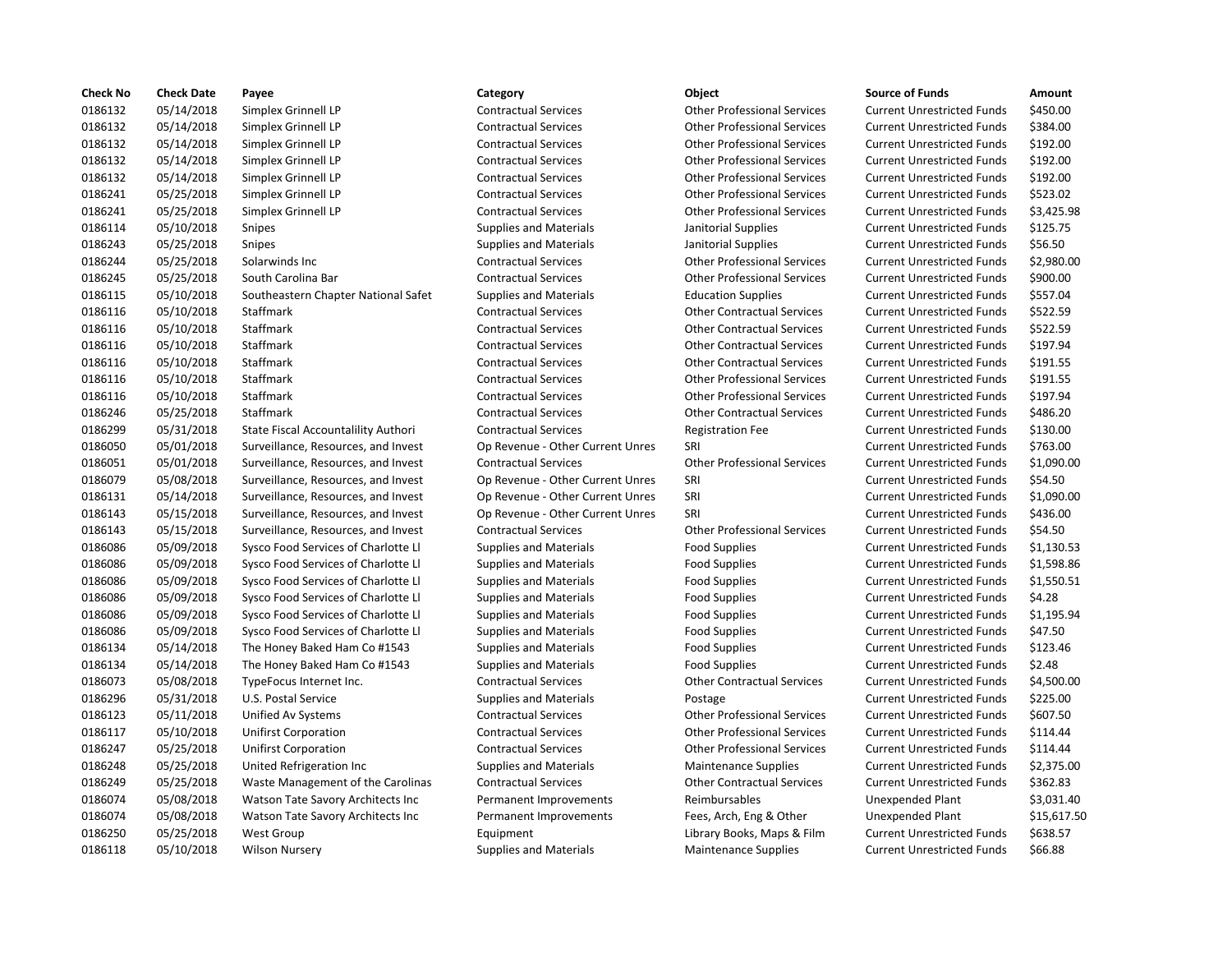| <b>Check No</b> | <b>Check Date</b> | Payee                               | Category                      | Object                             | <b>Source of Funds</b>            | Amount    |
|-----------------|-------------------|-------------------------------------|-------------------------------|------------------------------------|-----------------------------------|-----------|
| 0186251         | 05/25/2018        | <b>Wilson Nursery</b>               | <b>Supplies and Materials</b> | <b>Maintenance Supplies</b>        | <b>Current Unrestricted Funds</b> | \$24.00   |
| 0186251         | 05/25/2018        | <b>Wilson Nursery</b>               | <b>Supplies and Materials</b> | <b>Maintenance Supplies</b>        | <b>Current Unrestricted Funds</b> | \$470.80  |
| 0186252         | 05/25/2018        | <b>Winthrop University</b>          | <b>Supplies and Materials</b> | <b>Food Supplies</b>               | <b>Current Unrestricted Funds</b> | \$368.86  |
| 0186252         | 05/25/2018        | <b>Winthrop University</b>          | <b>Supplies and Materials</b> | <b>Food Supplies</b>               | <b>Current Unrestricted Funds</b> | \$59.70   |
| 0186252         | 05/25/2018        | <b>Winthrop University</b>          | <b>Supplies and Materials</b> | <b>Food Supplies</b>               | <b>Current Unrestricted Funds</b> | \$2,399.3 |
| 0186259         | 05/28/2018        | <b>Winthrop University</b>          | <b>Current Liabilities</b>    | Bridge to WU                       | <b>Current Unrestricted Funds</b> | \$6,000.0 |
| 0186253         | 05/25/2018        | World Design Marketing              | <b>Contractual Services</b>   | <b>Other Professional Services</b> | <b>Current Unrestricted Funds</b> | \$1,500.0 |
| 0186254         | 05/25/2018        | Xerox Corporation                   | <b>Fixed Charges</b>          | Leased To Own Equip                | <b>Current Unrestricted Funds</b> | \$1,094.7 |
| 0186254         | 05/25/2018        | Xerox Corporation                   | <b>Fixed Charges</b>          | Leased To Own Equip                | <b>Current Unrestricted Funds</b> | \$732.70  |
| 0186297         | 05/31/2018        | York County Regional Chamber of Com | <b>Fixed Charges</b>          | Dues & Membership Fees             | <b>Current Unrestricted Funds</b> | \$40.00   |
| 0186080         | 05/08/2018        | York Technical College Foundation   | <b>Fixed Charges</b>          | <b>Rent Non State</b>              | <b>Current Unrestricted Funds</b> | \$1,666.6 |
| 0186080         | 05/08/2018        | York Technical College Foundation   | <b>Fixed Charges</b>          | <b>Rent Non State</b>              | <b>Current Unrestricted Funds</b> | \$3,082.3 |
| 0186080         | 05/08/2018        | York Technical College Foundation   | <b>Fixed Charges</b>          | <b>Rent Non State</b>              | <b>Current Unrestricted Funds</b> | \$1,607.5 |
| 0186255         | 05/25/2018        | Youvisit Llc                        | <b>Contractual Services</b>   | <b>Other Professional Services</b> | <b>Current Unrestricted Funds</b> | \$1,403.0 |
| E0008071        | 05/01/2018        | <b>YTC Employee</b>                 | Travel                        | In State Priv Auto                 | <b>Current Unrestricted Funds</b> | \$167.80  |
| E0008071        | 05/01/2018        | <b>YTC Employee</b>                 | Travel                        | In State Meals                     | <b>Current Unrestricted Funds</b> | \$38.00   |
| E0008072        | 05/01/2018        | <b>YTC Employee</b>                 | Travel                        | Out of State Air Trans             | <b>Current Unrestricted Funds</b> | \$50.00   |
| E0008072        | 05/01/2018        | <b>YTC Employee</b>                 | Travel                        | Out of State Other Trans           | <b>Current Unrestricted Funds</b> | \$70.00   |
| E0008072        | 05/01/2018        | <b>YTC Employee</b>                 | Travel                        | Out of State Meals                 | <b>Current Unrestricted Funds</b> | \$85.00   |
| E0008073        | 05/01/2018        | <b>YTC Employee</b>                 | Travel                        | In State Priv Auto                 | <b>Current Unrestricted Funds</b> | \$176.75  |
| E0008074        | 05/01/2018        | <b>YTC Employee</b>                 | Travel                        | Out of State Priv Auto             | <b>Current Unrestricted Funds</b> | \$17.17   |
| E0008075        | 05/01/2018        | <b>YTC Employee</b>                 | Travel                        | Out of State Meals                 | <b>Current Unrestricted Funds</b> | \$110.00  |
| E0008075        | 05/01/2018        | <b>YTC Employee</b>                 | Travel                        | Out of State Priv Auto             | <b>Current Unrestricted Funds</b> | \$27.77   |
| E0008075        | 05/01/2018        | <b>YTC Employee</b>                 | Travel                        | Out of State Air Trans             | <b>Current Unrestricted Funds</b> | \$50.00   |
| E0008076        | 05/01/2018        | <b>YTC Employee</b>                 | Travel                        | In State Priv Auto                 | <b>Current Unrestricted Funds</b> | \$5.56    |
| E0008077        | 05/01/2018        | <b>YTC Employee</b>                 | Travel                        | In State Meals                     | <b>Current Restricted Funds</b>   | \$38.00   |
| E0008078        | 05/01/2018        | <b>YTC Employee</b>                 | Travel                        | In State Priv Auto                 | <b>Current Unrestricted Funds</b> | \$11.11   |
| E0008079        | 05/01/2018        | <b>YTC Employee</b>                 | Travel                        | Out of State Priv Auto             | <b>Current Unrestricted Funds</b> | \$30.70   |
| E0008079        | 05/01/2018        | <b>YTC Employee</b>                 | Travel                        | Out of State Meals                 | <b>Current Unrestricted Funds</b> | \$55.00   |
| E0008080        | 05/01/2018        | <b>YTC Employee</b>                 | Travel                        | In State Priv Auto                 | <b>Current Unrestricted Funds</b> | \$81.51   |
| E0008080        | 05/01/2018        | <b>YTC Employee</b>                 | Travel                        | Out of State Priv Auto             | <b>Current Unrestricted Funds</b> | \$95.34   |
| E0008081        | 05/01/2018        | <b>YTC Employee</b>                 | Travel                        | In State Priv Auto                 | <b>Current Unrestricted Funds</b> | \$25.25   |
| E0008082        | 05/08/2018        | <b>YTC Employee</b>                 | Travel                        | Out of State Priv Auto             | <b>Current Unrestricted Funds</b> | \$19.19   |
| E0008083        | 05/08/2018        | <b>YTC Employee</b>                 | Travel                        | In State Priv Auto                 | <b>Current Unrestricted Funds</b> | \$61.61   |
| E0008084        | 05/15/2018        | <b>YTC Employee</b>                 | Travel                        | In State Meals                     | <b>Current Unrestricted Funds</b> | \$50.00   |
| E0008084        | 05/15/2018        | <b>YTC Employee</b>                 | Travel                        | In State Priv Auto                 | <b>Current Unrestricted Funds</b> | \$171.70  |
| E0008085        | 05/15/2018        | <b>YTC Employee</b>                 | Travel                        | Out of State Priv Auto             | <b>Current Unrestricted Funds</b> | \$259.76  |
| E0008085        | 05/15/2018        | <b>YTC Employee</b>                 | Travel                        | Out of State Meals                 | <b>Current Unrestricted Funds</b> | \$160.00  |
| E0008086        | 05/15/2018        | <b>YTC Employee</b>                 | Travel                        | In State Priv Auto                 | <b>Current Unrestricted Funds</b> | \$74.24   |
| E0008087        | 05/15/2018        | <b>YTC Employee</b>                 | Travel                        | In State Priv Auto                 | <b>Current Unrestricted Funds</b> | \$40.40   |
| E0008087        | 05/15/2018        | <b>YTC Employee</b>                 | Travel                        | In State Priv Auto                 | <b>Current Unrestricted Funds</b> | \$12.12   |
| E0008088        | 05/15/2018        | <b>YTC Employee</b>                 | Travel                        | Out of State Priv Auto             | <b>Current Unrestricted Funds</b> | \$27.87   |
| E0008088        | 05/15/2018        | <b>YTC Employee</b>                 | Travel                        | Out of State Air Trans             | <b>Current Unrestricted Funds</b> | \$50.00   |
| E0008088        | 05/15/2018        | <b>YTC Employee</b>                 | Travel                        | Out of State Other Trans           | <b>Current Unrestricted Funds</b> | \$22.01   |
| E0008088        | 05/15/2018        | <b>YTC Employee</b>                 | Travel                        | Out of State Meals                 | <b>Current Unrestricted Funds</b> | \$110.00  |
|                 |                   |                                     |                               |                                    |                                   |           |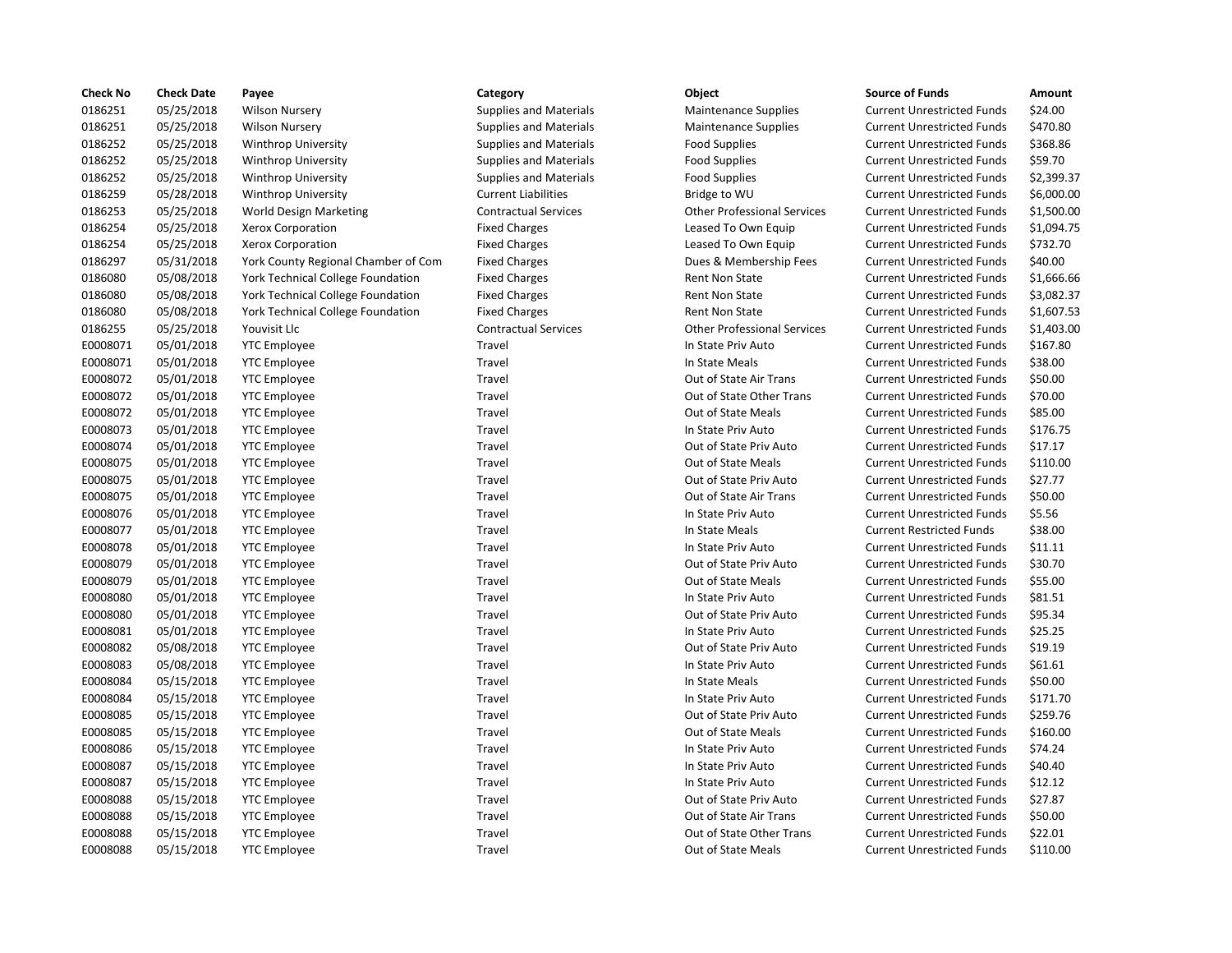| E0008088<br>05/15/2018<br>Travel<br>Out of State Misc Travel<br><b>Current Unrestricted Funds</b><br>\$35.00<br><b>YTC Employee</b><br>E0008089<br>05/15/2018<br>Travel<br>\$157.56<br><b>YTC Employee</b><br>In State Priv Auto<br><b>Current Unrestricted Funds</b><br>E0008090<br>05/15/2018<br>\$75.75<br><b>YTC Employee</b><br>Travel<br>In State Priv Auto<br><b>Current Unrestricted Funds</b><br>E0008091<br>05/15/2018<br>\$92.92<br><b>YTC Employee</b><br>Travel<br>In State Priv Auto<br><b>Current Unrestricted Funds</b><br>E0008091<br>05/15/2018<br>\$466.44<br><b>YTC Employee</b><br>Travel<br>In State Lodging<br><b>Current Unrestricted Funds</b><br>E0008092<br>05/15/2018<br>\$415.68<br><b>YTC Employee</b><br>Travel<br>In State Priv Auto<br><b>Current Unrestricted Funds</b><br>E0008093<br>05/15/2018<br>\$227.04<br><b>YTC Employee</b><br>Travel<br>In State Priv Auto<br><b>Current Unrestricted Funds</b><br>E0008094<br>05/16/2018<br>\$91.00<br><b>YTC</b> Employee<br>Travel<br>In State Priv Auto<br><b>Current Unrestricted Funds</b><br>E0008094<br>\$7.00<br>05/16/2018<br><b>YTC Employee</b><br>Travel<br>Non Deductible Meals<br><b>Current Unrestricted Funds</b><br>E0008095<br>05/16/2018<br>\$95.53<br><b>YTC Employee</b><br>Travel<br>In State Priv Auto<br><b>Current Unrestricted Funds</b><br>E0008096<br>05/16/2018<br>\$121.20<br><b>YTC Employee</b><br>Travel<br>In State Priv Auto<br><b>Current Unrestricted Funds</b><br>E0008097<br>05/16/2018<br>\$188.37<br><b>YTC</b> Employee<br>Travel<br>In State Priv Auto<br><b>Current Unrestricted Funds</b><br>E0008098<br>05/16/2018<br><b>YTC Employee</b><br>Travel<br><b>Current Unrestricted Funds</b><br>\$288.86<br>In State Priv Auto<br>05/16/2018<br>E0008099<br>Travel<br>In State Priv Auto<br><b>Current Unrestricted Funds</b><br>\$63.39<br><b>YTC Employee</b><br>E0008100<br>05/16/2018<br>Travel<br>\$306.86<br><b>YTC Employee</b><br>In State Lodging<br><b>Current Unrestricted Funds</b><br>E0008100<br>05/16/2018<br>Travel<br>\$167.66<br><b>YTC</b> Employee<br>In State Priv Auto<br><b>Current Unrestricted Funds</b><br>E0008100<br>\$48.00<br>05/16/2018<br><b>YTC Employee</b><br>Travel<br>In State Meals<br><b>Current Unrestricted Funds</b><br>E0008101<br>05/16/2018<br><b>YTC Employee</b><br>Travel<br>In State Priv Auto<br><b>Current Unrestricted Funds</b><br>\$200.48<br>E0008102<br>05/16/2018<br><b>Fixed Charges</b><br>Dues & Membership Fees<br><b>Current Unrestricted Funds</b><br>\$117.77<br><b>YTC Employee</b><br>E0008103<br>05/16/2018<br>Travel<br>In State Priv Auto<br>\$73.43<br><b>YTC</b> Employee<br><b>Current Unrestricted Funds</b><br>E0008104<br>05/16/2018<br>\$17.17<br><b>YTC</b> Employee<br>Travel<br>In State Priv Auto<br><b>Current Unrestricted Funds</b><br>E0008105<br>05/16/2018<br>\$332.19<br><b>YTC Employee</b><br>Travel<br>In State Priv Auto<br><b>Current Unrestricted Funds</b><br>E0008106<br>05/16/2018<br>\$56.76<br><b>YTC Employee</b><br>Travel<br>In State Priv Auto<br><b>Current Unrestricted Funds</b><br>E0008107<br>\$71.40<br>05/16/2018<br><b>YTC</b> Employee<br>Travel<br>In State Priv Auto<br><b>Current Unrestricted Funds</b><br>E0008108<br>05/16/2018<br>Travel<br>\$59.48<br><b>YTC Employee</b><br>In State Priv Auto<br><b>Current Unrestricted Funds</b><br>E0008109<br>05/16/2018<br>\$431.27<br><b>YTC Employee</b><br>Travel<br>In State Priv Auto<br><b>Current Unrestricted Funds</b><br>E0008110<br>05/16/2018<br>\$364.62<br><b>YTC Employee</b><br>Travel<br>Out of State Lodging<br><b>Current Unrestricted Funds</b><br>E0008110<br>Out of State Meals<br>\$35.46<br>05/16/2018<br><b>YTC Employee</b><br>Travel<br><b>Current Unrestricted Funds</b><br>E0008110<br>05/16/2018<br>Travel<br>Out of State Misc Travel<br><b>Current Unrestricted Funds</b><br>\$13.11<br><b>YTC Employee</b><br>\$87.00<br>E0008111<br>05/16/2018<br>Out of State Meals<br><b>YTC Employee</b><br>Travel<br><b>Current Unrestricted Funds</b><br>E0008111<br>05/16/2018<br>\$27.87<br><b>YTC Employee</b><br>Travel<br>Out of State Priv Auto<br><b>Current Unrestricted Funds</b><br>E0008111<br>05/16/2018<br>\$50.00<br><b>YTC Employee</b><br>Travel<br>Out of State Air Trans<br><b>Current Unrestricted Funds</b><br>E0008112<br>\$126.25<br>05/16/2018<br>Travel<br>In State Priv Auto<br><b>Current Unrestricted Funds</b><br><b>YTC Employee</b><br>E0008113<br>05/16/2018<br><b>YTC Employee</b><br><b>Contractual Services</b><br><b>Education &amp; Training Serv</b><br><b>Current Unrestricted Funds</b><br>\$2,000.00<br>E0008114<br>05/16/2018<br>Travel<br>\$69.28<br><b>YTC</b> Employee<br>In State Priv Auto<br><b>Current Unrestricted Funds</b><br>E0008115<br>05/16/2018<br>\$51.11<br><b>YTC Employee</b><br>Travel<br>In State Priv Auto<br><b>Current Unrestricted Funds</b><br>E0008116<br>05/18/2018<br>Travel<br>Out of State Priv Auto<br><b>Current Unrestricted Funds</b><br>\$11.46<br><b>YTC</b> Employee<br>\$58.55<br>E0008116<br>05/18/2018<br><b>YTC Employee</b><br>Travel<br>In State Priv Auto<br><b>Current Unrestricted Funds</b><br>\$71.00<br>E0008118<br>05/24/2018<br><b>YTC Employee</b><br>Travel<br>Out of State Meals<br><b>Current Restricted Funds</b><br>E0008119<br>05/24/2018<br>Out of State Meals<br>\$98.00<br><b>YTC</b> Employee<br>Travel<br><b>Current Restricted Funds</b><br>E0008119<br>\$37.42<br>05/24/2018<br><b>YTC Employee</b><br>Travel<br>Out of State Lodging<br><b>Current Restricted Funds</b><br>E0008120<br>\$39.80<br>05/28/2018<br><b>YTC Employee</b><br>Travel<br>Out of State Priv Auto<br><b>Current Unrestricted Funds</b><br>E0008120<br>05/28/2018<br><b>YTC Employee</b><br>Travel<br>Out of State Misc Travel<br><b>Current Unrestricted Funds</b><br>\$46.00<br>E0008121<br>\$73.48<br>05/28/2018<br><b>YTC Employee</b><br>Travel<br>In State Priv Auto<br><b>Current Unrestricted Funds</b> | <b>Check No</b> | <b>Check Date</b> | Payee               | Category | Object             | <b>Source of Funds</b>            | Amount  |
|--------------------------------------------------------------------------------------------------------------------------------------------------------------------------------------------------------------------------------------------------------------------------------------------------------------------------------------------------------------------------------------------------------------------------------------------------------------------------------------------------------------------------------------------------------------------------------------------------------------------------------------------------------------------------------------------------------------------------------------------------------------------------------------------------------------------------------------------------------------------------------------------------------------------------------------------------------------------------------------------------------------------------------------------------------------------------------------------------------------------------------------------------------------------------------------------------------------------------------------------------------------------------------------------------------------------------------------------------------------------------------------------------------------------------------------------------------------------------------------------------------------------------------------------------------------------------------------------------------------------------------------------------------------------------------------------------------------------------------------------------------------------------------------------------------------------------------------------------------------------------------------------------------------------------------------------------------------------------------------------------------------------------------------------------------------------------------------------------------------------------------------------------------------------------------------------------------------------------------------------------------------------------------------------------------------------------------------------------------------------------------------------------------------------------------------------------------------------------------------------------------------------------------------------------------------------------------------------------------------------------------------------------------------------------------------------------------------------------------------------------------------------------------------------------------------------------------------------------------------------------------------------------------------------------------------------------------------------------------------------------------------------------------------------------------------------------------------------------------------------------------------------------------------------------------------------------------------------------------------------------------------------------------------------------------------------------------------------------------------------------------------------------------------------------------------------------------------------------------------------------------------------------------------------------------------------------------------------------------------------------------------------------------------------------------------------------------------------------------------------------------------------------------------------------------------------------------------------------------------------------------------------------------------------------------------------------------------------------------------------------------------------------------------------------------------------------------------------------------------------------------------------------------------------------------------------------------------------------------------------------------------------------------------------------------------------------------------------------------------------------------------------------------------------------------------------------------------------------------------------------------------------------------------------------------------------------------------------------------------------------------------------------------------------------------------------------------------------------------------------------------------------------------------------------------------------------------------------------------------------------------------------------------------------------------------------------------------------------------------------------------------------------------------------------------------------------------------------------------------------------------------------------------------------------------------------------------------------------------------------------------------------------------------------------------------------------------------------------------------------------------------------------------------------------------------------------------------------------------------------------------------------------------------------------------------------------------------------------------------------------------------------------------------------------------------------------------------------------------------------------------------------------------------------------------------------------------------------------------------------------------------------------------------------------------------------------------------------------------------------------------------|-----------------|-------------------|---------------------|----------|--------------------|-----------------------------------|---------|
|                                                                                                                                                                                                                                                                                                                                                                                                                                                                                                                                                                                                                                                                                                                                                                                                                                                                                                                                                                                                                                                                                                                                                                                                                                                                                                                                                                                                                                                                                                                                                                                                                                                                                                                                                                                                                                                                                                                                                                                                                                                                                                                                                                                                                                                                                                                                                                                                                                                                                                                                                                                                                                                                                                                                                                                                                                                                                                                                                                                                                                                                                                                                                                                                                                                                                                                                                                                                                                                                                                                                                                                                                                                                                                                                                                                                                                                                                                                                                                                                                                                                                                                                                                                                                                                                                                                                                                                                                                                                                                                                                                                                                                                                                                                                                                                                                                                                                                                                                                                                                                                                                                                                                                                                                                                                                                                                                                                                                                                                                                                                                                                                                                                                                                                                                                                                                                                                                                                                                                                                              |                 |                   |                     |          |                    |                                   |         |
|                                                                                                                                                                                                                                                                                                                                                                                                                                                                                                                                                                                                                                                                                                                                                                                                                                                                                                                                                                                                                                                                                                                                                                                                                                                                                                                                                                                                                                                                                                                                                                                                                                                                                                                                                                                                                                                                                                                                                                                                                                                                                                                                                                                                                                                                                                                                                                                                                                                                                                                                                                                                                                                                                                                                                                                                                                                                                                                                                                                                                                                                                                                                                                                                                                                                                                                                                                                                                                                                                                                                                                                                                                                                                                                                                                                                                                                                                                                                                                                                                                                                                                                                                                                                                                                                                                                                                                                                                                                                                                                                                                                                                                                                                                                                                                                                                                                                                                                                                                                                                                                                                                                                                                                                                                                                                                                                                                                                                                                                                                                                                                                                                                                                                                                                                                                                                                                                                                                                                                                                              |                 |                   |                     |          |                    |                                   |         |
|                                                                                                                                                                                                                                                                                                                                                                                                                                                                                                                                                                                                                                                                                                                                                                                                                                                                                                                                                                                                                                                                                                                                                                                                                                                                                                                                                                                                                                                                                                                                                                                                                                                                                                                                                                                                                                                                                                                                                                                                                                                                                                                                                                                                                                                                                                                                                                                                                                                                                                                                                                                                                                                                                                                                                                                                                                                                                                                                                                                                                                                                                                                                                                                                                                                                                                                                                                                                                                                                                                                                                                                                                                                                                                                                                                                                                                                                                                                                                                                                                                                                                                                                                                                                                                                                                                                                                                                                                                                                                                                                                                                                                                                                                                                                                                                                                                                                                                                                                                                                                                                                                                                                                                                                                                                                                                                                                                                                                                                                                                                                                                                                                                                                                                                                                                                                                                                                                                                                                                                                              |                 |                   |                     |          |                    |                                   |         |
|                                                                                                                                                                                                                                                                                                                                                                                                                                                                                                                                                                                                                                                                                                                                                                                                                                                                                                                                                                                                                                                                                                                                                                                                                                                                                                                                                                                                                                                                                                                                                                                                                                                                                                                                                                                                                                                                                                                                                                                                                                                                                                                                                                                                                                                                                                                                                                                                                                                                                                                                                                                                                                                                                                                                                                                                                                                                                                                                                                                                                                                                                                                                                                                                                                                                                                                                                                                                                                                                                                                                                                                                                                                                                                                                                                                                                                                                                                                                                                                                                                                                                                                                                                                                                                                                                                                                                                                                                                                                                                                                                                                                                                                                                                                                                                                                                                                                                                                                                                                                                                                                                                                                                                                                                                                                                                                                                                                                                                                                                                                                                                                                                                                                                                                                                                                                                                                                                                                                                                                                              |                 |                   |                     |          |                    |                                   |         |
|                                                                                                                                                                                                                                                                                                                                                                                                                                                                                                                                                                                                                                                                                                                                                                                                                                                                                                                                                                                                                                                                                                                                                                                                                                                                                                                                                                                                                                                                                                                                                                                                                                                                                                                                                                                                                                                                                                                                                                                                                                                                                                                                                                                                                                                                                                                                                                                                                                                                                                                                                                                                                                                                                                                                                                                                                                                                                                                                                                                                                                                                                                                                                                                                                                                                                                                                                                                                                                                                                                                                                                                                                                                                                                                                                                                                                                                                                                                                                                                                                                                                                                                                                                                                                                                                                                                                                                                                                                                                                                                                                                                                                                                                                                                                                                                                                                                                                                                                                                                                                                                                                                                                                                                                                                                                                                                                                                                                                                                                                                                                                                                                                                                                                                                                                                                                                                                                                                                                                                                                              |                 |                   |                     |          |                    |                                   |         |
|                                                                                                                                                                                                                                                                                                                                                                                                                                                                                                                                                                                                                                                                                                                                                                                                                                                                                                                                                                                                                                                                                                                                                                                                                                                                                                                                                                                                                                                                                                                                                                                                                                                                                                                                                                                                                                                                                                                                                                                                                                                                                                                                                                                                                                                                                                                                                                                                                                                                                                                                                                                                                                                                                                                                                                                                                                                                                                                                                                                                                                                                                                                                                                                                                                                                                                                                                                                                                                                                                                                                                                                                                                                                                                                                                                                                                                                                                                                                                                                                                                                                                                                                                                                                                                                                                                                                                                                                                                                                                                                                                                                                                                                                                                                                                                                                                                                                                                                                                                                                                                                                                                                                                                                                                                                                                                                                                                                                                                                                                                                                                                                                                                                                                                                                                                                                                                                                                                                                                                                                              |                 |                   |                     |          |                    |                                   |         |
|                                                                                                                                                                                                                                                                                                                                                                                                                                                                                                                                                                                                                                                                                                                                                                                                                                                                                                                                                                                                                                                                                                                                                                                                                                                                                                                                                                                                                                                                                                                                                                                                                                                                                                                                                                                                                                                                                                                                                                                                                                                                                                                                                                                                                                                                                                                                                                                                                                                                                                                                                                                                                                                                                                                                                                                                                                                                                                                                                                                                                                                                                                                                                                                                                                                                                                                                                                                                                                                                                                                                                                                                                                                                                                                                                                                                                                                                                                                                                                                                                                                                                                                                                                                                                                                                                                                                                                                                                                                                                                                                                                                                                                                                                                                                                                                                                                                                                                                                                                                                                                                                                                                                                                                                                                                                                                                                                                                                                                                                                                                                                                                                                                                                                                                                                                                                                                                                                                                                                                                                              |                 |                   |                     |          |                    |                                   |         |
|                                                                                                                                                                                                                                                                                                                                                                                                                                                                                                                                                                                                                                                                                                                                                                                                                                                                                                                                                                                                                                                                                                                                                                                                                                                                                                                                                                                                                                                                                                                                                                                                                                                                                                                                                                                                                                                                                                                                                                                                                                                                                                                                                                                                                                                                                                                                                                                                                                                                                                                                                                                                                                                                                                                                                                                                                                                                                                                                                                                                                                                                                                                                                                                                                                                                                                                                                                                                                                                                                                                                                                                                                                                                                                                                                                                                                                                                                                                                                                                                                                                                                                                                                                                                                                                                                                                                                                                                                                                                                                                                                                                                                                                                                                                                                                                                                                                                                                                                                                                                                                                                                                                                                                                                                                                                                                                                                                                                                                                                                                                                                                                                                                                                                                                                                                                                                                                                                                                                                                                                              |                 |                   |                     |          |                    |                                   |         |
|                                                                                                                                                                                                                                                                                                                                                                                                                                                                                                                                                                                                                                                                                                                                                                                                                                                                                                                                                                                                                                                                                                                                                                                                                                                                                                                                                                                                                                                                                                                                                                                                                                                                                                                                                                                                                                                                                                                                                                                                                                                                                                                                                                                                                                                                                                                                                                                                                                                                                                                                                                                                                                                                                                                                                                                                                                                                                                                                                                                                                                                                                                                                                                                                                                                                                                                                                                                                                                                                                                                                                                                                                                                                                                                                                                                                                                                                                                                                                                                                                                                                                                                                                                                                                                                                                                                                                                                                                                                                                                                                                                                                                                                                                                                                                                                                                                                                                                                                                                                                                                                                                                                                                                                                                                                                                                                                                                                                                                                                                                                                                                                                                                                                                                                                                                                                                                                                                                                                                                                                              |                 |                   |                     |          |                    |                                   |         |
|                                                                                                                                                                                                                                                                                                                                                                                                                                                                                                                                                                                                                                                                                                                                                                                                                                                                                                                                                                                                                                                                                                                                                                                                                                                                                                                                                                                                                                                                                                                                                                                                                                                                                                                                                                                                                                                                                                                                                                                                                                                                                                                                                                                                                                                                                                                                                                                                                                                                                                                                                                                                                                                                                                                                                                                                                                                                                                                                                                                                                                                                                                                                                                                                                                                                                                                                                                                                                                                                                                                                                                                                                                                                                                                                                                                                                                                                                                                                                                                                                                                                                                                                                                                                                                                                                                                                                                                                                                                                                                                                                                                                                                                                                                                                                                                                                                                                                                                                                                                                                                                                                                                                                                                                                                                                                                                                                                                                                                                                                                                                                                                                                                                                                                                                                                                                                                                                                                                                                                                                              |                 |                   |                     |          |                    |                                   |         |
|                                                                                                                                                                                                                                                                                                                                                                                                                                                                                                                                                                                                                                                                                                                                                                                                                                                                                                                                                                                                                                                                                                                                                                                                                                                                                                                                                                                                                                                                                                                                                                                                                                                                                                                                                                                                                                                                                                                                                                                                                                                                                                                                                                                                                                                                                                                                                                                                                                                                                                                                                                                                                                                                                                                                                                                                                                                                                                                                                                                                                                                                                                                                                                                                                                                                                                                                                                                                                                                                                                                                                                                                                                                                                                                                                                                                                                                                                                                                                                                                                                                                                                                                                                                                                                                                                                                                                                                                                                                                                                                                                                                                                                                                                                                                                                                                                                                                                                                                                                                                                                                                                                                                                                                                                                                                                                                                                                                                                                                                                                                                                                                                                                                                                                                                                                                                                                                                                                                                                                                                              |                 |                   |                     |          |                    |                                   |         |
|                                                                                                                                                                                                                                                                                                                                                                                                                                                                                                                                                                                                                                                                                                                                                                                                                                                                                                                                                                                                                                                                                                                                                                                                                                                                                                                                                                                                                                                                                                                                                                                                                                                                                                                                                                                                                                                                                                                                                                                                                                                                                                                                                                                                                                                                                                                                                                                                                                                                                                                                                                                                                                                                                                                                                                                                                                                                                                                                                                                                                                                                                                                                                                                                                                                                                                                                                                                                                                                                                                                                                                                                                                                                                                                                                                                                                                                                                                                                                                                                                                                                                                                                                                                                                                                                                                                                                                                                                                                                                                                                                                                                                                                                                                                                                                                                                                                                                                                                                                                                                                                                                                                                                                                                                                                                                                                                                                                                                                                                                                                                                                                                                                                                                                                                                                                                                                                                                                                                                                                                              |                 |                   |                     |          |                    |                                   |         |
|                                                                                                                                                                                                                                                                                                                                                                                                                                                                                                                                                                                                                                                                                                                                                                                                                                                                                                                                                                                                                                                                                                                                                                                                                                                                                                                                                                                                                                                                                                                                                                                                                                                                                                                                                                                                                                                                                                                                                                                                                                                                                                                                                                                                                                                                                                                                                                                                                                                                                                                                                                                                                                                                                                                                                                                                                                                                                                                                                                                                                                                                                                                                                                                                                                                                                                                                                                                                                                                                                                                                                                                                                                                                                                                                                                                                                                                                                                                                                                                                                                                                                                                                                                                                                                                                                                                                                                                                                                                                                                                                                                                                                                                                                                                                                                                                                                                                                                                                                                                                                                                                                                                                                                                                                                                                                                                                                                                                                                                                                                                                                                                                                                                                                                                                                                                                                                                                                                                                                                                                              |                 |                   |                     |          |                    |                                   |         |
|                                                                                                                                                                                                                                                                                                                                                                                                                                                                                                                                                                                                                                                                                                                                                                                                                                                                                                                                                                                                                                                                                                                                                                                                                                                                                                                                                                                                                                                                                                                                                                                                                                                                                                                                                                                                                                                                                                                                                                                                                                                                                                                                                                                                                                                                                                                                                                                                                                                                                                                                                                                                                                                                                                                                                                                                                                                                                                                                                                                                                                                                                                                                                                                                                                                                                                                                                                                                                                                                                                                                                                                                                                                                                                                                                                                                                                                                                                                                                                                                                                                                                                                                                                                                                                                                                                                                                                                                                                                                                                                                                                                                                                                                                                                                                                                                                                                                                                                                                                                                                                                                                                                                                                                                                                                                                                                                                                                                                                                                                                                                                                                                                                                                                                                                                                                                                                                                                                                                                                                                              |                 |                   |                     |          |                    |                                   |         |
|                                                                                                                                                                                                                                                                                                                                                                                                                                                                                                                                                                                                                                                                                                                                                                                                                                                                                                                                                                                                                                                                                                                                                                                                                                                                                                                                                                                                                                                                                                                                                                                                                                                                                                                                                                                                                                                                                                                                                                                                                                                                                                                                                                                                                                                                                                                                                                                                                                                                                                                                                                                                                                                                                                                                                                                                                                                                                                                                                                                                                                                                                                                                                                                                                                                                                                                                                                                                                                                                                                                                                                                                                                                                                                                                                                                                                                                                                                                                                                                                                                                                                                                                                                                                                                                                                                                                                                                                                                                                                                                                                                                                                                                                                                                                                                                                                                                                                                                                                                                                                                                                                                                                                                                                                                                                                                                                                                                                                                                                                                                                                                                                                                                                                                                                                                                                                                                                                                                                                                                                              |                 |                   |                     |          |                    |                                   |         |
|                                                                                                                                                                                                                                                                                                                                                                                                                                                                                                                                                                                                                                                                                                                                                                                                                                                                                                                                                                                                                                                                                                                                                                                                                                                                                                                                                                                                                                                                                                                                                                                                                                                                                                                                                                                                                                                                                                                                                                                                                                                                                                                                                                                                                                                                                                                                                                                                                                                                                                                                                                                                                                                                                                                                                                                                                                                                                                                                                                                                                                                                                                                                                                                                                                                                                                                                                                                                                                                                                                                                                                                                                                                                                                                                                                                                                                                                                                                                                                                                                                                                                                                                                                                                                                                                                                                                                                                                                                                                                                                                                                                                                                                                                                                                                                                                                                                                                                                                                                                                                                                                                                                                                                                                                                                                                                                                                                                                                                                                                                                                                                                                                                                                                                                                                                                                                                                                                                                                                                                                              |                 |                   |                     |          |                    |                                   |         |
|                                                                                                                                                                                                                                                                                                                                                                                                                                                                                                                                                                                                                                                                                                                                                                                                                                                                                                                                                                                                                                                                                                                                                                                                                                                                                                                                                                                                                                                                                                                                                                                                                                                                                                                                                                                                                                                                                                                                                                                                                                                                                                                                                                                                                                                                                                                                                                                                                                                                                                                                                                                                                                                                                                                                                                                                                                                                                                                                                                                                                                                                                                                                                                                                                                                                                                                                                                                                                                                                                                                                                                                                                                                                                                                                                                                                                                                                                                                                                                                                                                                                                                                                                                                                                                                                                                                                                                                                                                                                                                                                                                                                                                                                                                                                                                                                                                                                                                                                                                                                                                                                                                                                                                                                                                                                                                                                                                                                                                                                                                                                                                                                                                                                                                                                                                                                                                                                                                                                                                                                              |                 |                   |                     |          |                    |                                   |         |
|                                                                                                                                                                                                                                                                                                                                                                                                                                                                                                                                                                                                                                                                                                                                                                                                                                                                                                                                                                                                                                                                                                                                                                                                                                                                                                                                                                                                                                                                                                                                                                                                                                                                                                                                                                                                                                                                                                                                                                                                                                                                                                                                                                                                                                                                                                                                                                                                                                                                                                                                                                                                                                                                                                                                                                                                                                                                                                                                                                                                                                                                                                                                                                                                                                                                                                                                                                                                                                                                                                                                                                                                                                                                                                                                                                                                                                                                                                                                                                                                                                                                                                                                                                                                                                                                                                                                                                                                                                                                                                                                                                                                                                                                                                                                                                                                                                                                                                                                                                                                                                                                                                                                                                                                                                                                                                                                                                                                                                                                                                                                                                                                                                                                                                                                                                                                                                                                                                                                                                                                              |                 |                   |                     |          |                    |                                   |         |
|                                                                                                                                                                                                                                                                                                                                                                                                                                                                                                                                                                                                                                                                                                                                                                                                                                                                                                                                                                                                                                                                                                                                                                                                                                                                                                                                                                                                                                                                                                                                                                                                                                                                                                                                                                                                                                                                                                                                                                                                                                                                                                                                                                                                                                                                                                                                                                                                                                                                                                                                                                                                                                                                                                                                                                                                                                                                                                                                                                                                                                                                                                                                                                                                                                                                                                                                                                                                                                                                                                                                                                                                                                                                                                                                                                                                                                                                                                                                                                                                                                                                                                                                                                                                                                                                                                                                                                                                                                                                                                                                                                                                                                                                                                                                                                                                                                                                                                                                                                                                                                                                                                                                                                                                                                                                                                                                                                                                                                                                                                                                                                                                                                                                                                                                                                                                                                                                                                                                                                                                              |                 |                   |                     |          |                    |                                   |         |
|                                                                                                                                                                                                                                                                                                                                                                                                                                                                                                                                                                                                                                                                                                                                                                                                                                                                                                                                                                                                                                                                                                                                                                                                                                                                                                                                                                                                                                                                                                                                                                                                                                                                                                                                                                                                                                                                                                                                                                                                                                                                                                                                                                                                                                                                                                                                                                                                                                                                                                                                                                                                                                                                                                                                                                                                                                                                                                                                                                                                                                                                                                                                                                                                                                                                                                                                                                                                                                                                                                                                                                                                                                                                                                                                                                                                                                                                                                                                                                                                                                                                                                                                                                                                                                                                                                                                                                                                                                                                                                                                                                                                                                                                                                                                                                                                                                                                                                                                                                                                                                                                                                                                                                                                                                                                                                                                                                                                                                                                                                                                                                                                                                                                                                                                                                                                                                                                                                                                                                                                              |                 |                   |                     |          |                    |                                   |         |
|                                                                                                                                                                                                                                                                                                                                                                                                                                                                                                                                                                                                                                                                                                                                                                                                                                                                                                                                                                                                                                                                                                                                                                                                                                                                                                                                                                                                                                                                                                                                                                                                                                                                                                                                                                                                                                                                                                                                                                                                                                                                                                                                                                                                                                                                                                                                                                                                                                                                                                                                                                                                                                                                                                                                                                                                                                                                                                                                                                                                                                                                                                                                                                                                                                                                                                                                                                                                                                                                                                                                                                                                                                                                                                                                                                                                                                                                                                                                                                                                                                                                                                                                                                                                                                                                                                                                                                                                                                                                                                                                                                                                                                                                                                                                                                                                                                                                                                                                                                                                                                                                                                                                                                                                                                                                                                                                                                                                                                                                                                                                                                                                                                                                                                                                                                                                                                                                                                                                                                                                              |                 |                   |                     |          |                    |                                   |         |
|                                                                                                                                                                                                                                                                                                                                                                                                                                                                                                                                                                                                                                                                                                                                                                                                                                                                                                                                                                                                                                                                                                                                                                                                                                                                                                                                                                                                                                                                                                                                                                                                                                                                                                                                                                                                                                                                                                                                                                                                                                                                                                                                                                                                                                                                                                                                                                                                                                                                                                                                                                                                                                                                                                                                                                                                                                                                                                                                                                                                                                                                                                                                                                                                                                                                                                                                                                                                                                                                                                                                                                                                                                                                                                                                                                                                                                                                                                                                                                                                                                                                                                                                                                                                                                                                                                                                                                                                                                                                                                                                                                                                                                                                                                                                                                                                                                                                                                                                                                                                                                                                                                                                                                                                                                                                                                                                                                                                                                                                                                                                                                                                                                                                                                                                                                                                                                                                                                                                                                                                              |                 |                   |                     |          |                    |                                   |         |
|                                                                                                                                                                                                                                                                                                                                                                                                                                                                                                                                                                                                                                                                                                                                                                                                                                                                                                                                                                                                                                                                                                                                                                                                                                                                                                                                                                                                                                                                                                                                                                                                                                                                                                                                                                                                                                                                                                                                                                                                                                                                                                                                                                                                                                                                                                                                                                                                                                                                                                                                                                                                                                                                                                                                                                                                                                                                                                                                                                                                                                                                                                                                                                                                                                                                                                                                                                                                                                                                                                                                                                                                                                                                                                                                                                                                                                                                                                                                                                                                                                                                                                                                                                                                                                                                                                                                                                                                                                                                                                                                                                                                                                                                                                                                                                                                                                                                                                                                                                                                                                                                                                                                                                                                                                                                                                                                                                                                                                                                                                                                                                                                                                                                                                                                                                                                                                                                                                                                                                                                              |                 |                   |                     |          |                    |                                   |         |
|                                                                                                                                                                                                                                                                                                                                                                                                                                                                                                                                                                                                                                                                                                                                                                                                                                                                                                                                                                                                                                                                                                                                                                                                                                                                                                                                                                                                                                                                                                                                                                                                                                                                                                                                                                                                                                                                                                                                                                                                                                                                                                                                                                                                                                                                                                                                                                                                                                                                                                                                                                                                                                                                                                                                                                                                                                                                                                                                                                                                                                                                                                                                                                                                                                                                                                                                                                                                                                                                                                                                                                                                                                                                                                                                                                                                                                                                                                                                                                                                                                                                                                                                                                                                                                                                                                                                                                                                                                                                                                                                                                                                                                                                                                                                                                                                                                                                                                                                                                                                                                                                                                                                                                                                                                                                                                                                                                                                                                                                                                                                                                                                                                                                                                                                                                                                                                                                                                                                                                                                              |                 |                   |                     |          |                    |                                   |         |
|                                                                                                                                                                                                                                                                                                                                                                                                                                                                                                                                                                                                                                                                                                                                                                                                                                                                                                                                                                                                                                                                                                                                                                                                                                                                                                                                                                                                                                                                                                                                                                                                                                                                                                                                                                                                                                                                                                                                                                                                                                                                                                                                                                                                                                                                                                                                                                                                                                                                                                                                                                                                                                                                                                                                                                                                                                                                                                                                                                                                                                                                                                                                                                                                                                                                                                                                                                                                                                                                                                                                                                                                                                                                                                                                                                                                                                                                                                                                                                                                                                                                                                                                                                                                                                                                                                                                                                                                                                                                                                                                                                                                                                                                                                                                                                                                                                                                                                                                                                                                                                                                                                                                                                                                                                                                                                                                                                                                                                                                                                                                                                                                                                                                                                                                                                                                                                                                                                                                                                                                              |                 |                   |                     |          |                    |                                   |         |
|                                                                                                                                                                                                                                                                                                                                                                                                                                                                                                                                                                                                                                                                                                                                                                                                                                                                                                                                                                                                                                                                                                                                                                                                                                                                                                                                                                                                                                                                                                                                                                                                                                                                                                                                                                                                                                                                                                                                                                                                                                                                                                                                                                                                                                                                                                                                                                                                                                                                                                                                                                                                                                                                                                                                                                                                                                                                                                                                                                                                                                                                                                                                                                                                                                                                                                                                                                                                                                                                                                                                                                                                                                                                                                                                                                                                                                                                                                                                                                                                                                                                                                                                                                                                                                                                                                                                                                                                                                                                                                                                                                                                                                                                                                                                                                                                                                                                                                                                                                                                                                                                                                                                                                                                                                                                                                                                                                                                                                                                                                                                                                                                                                                                                                                                                                                                                                                                                                                                                                                                              |                 |                   |                     |          |                    |                                   |         |
|                                                                                                                                                                                                                                                                                                                                                                                                                                                                                                                                                                                                                                                                                                                                                                                                                                                                                                                                                                                                                                                                                                                                                                                                                                                                                                                                                                                                                                                                                                                                                                                                                                                                                                                                                                                                                                                                                                                                                                                                                                                                                                                                                                                                                                                                                                                                                                                                                                                                                                                                                                                                                                                                                                                                                                                                                                                                                                                                                                                                                                                                                                                                                                                                                                                                                                                                                                                                                                                                                                                                                                                                                                                                                                                                                                                                                                                                                                                                                                                                                                                                                                                                                                                                                                                                                                                                                                                                                                                                                                                                                                                                                                                                                                                                                                                                                                                                                                                                                                                                                                                                                                                                                                                                                                                                                                                                                                                                                                                                                                                                                                                                                                                                                                                                                                                                                                                                                                                                                                                                              |                 |                   |                     |          |                    |                                   |         |
|                                                                                                                                                                                                                                                                                                                                                                                                                                                                                                                                                                                                                                                                                                                                                                                                                                                                                                                                                                                                                                                                                                                                                                                                                                                                                                                                                                                                                                                                                                                                                                                                                                                                                                                                                                                                                                                                                                                                                                                                                                                                                                                                                                                                                                                                                                                                                                                                                                                                                                                                                                                                                                                                                                                                                                                                                                                                                                                                                                                                                                                                                                                                                                                                                                                                                                                                                                                                                                                                                                                                                                                                                                                                                                                                                                                                                                                                                                                                                                                                                                                                                                                                                                                                                                                                                                                                                                                                                                                                                                                                                                                                                                                                                                                                                                                                                                                                                                                                                                                                                                                                                                                                                                                                                                                                                                                                                                                                                                                                                                                                                                                                                                                                                                                                                                                                                                                                                                                                                                                                              |                 |                   |                     |          |                    |                                   |         |
|                                                                                                                                                                                                                                                                                                                                                                                                                                                                                                                                                                                                                                                                                                                                                                                                                                                                                                                                                                                                                                                                                                                                                                                                                                                                                                                                                                                                                                                                                                                                                                                                                                                                                                                                                                                                                                                                                                                                                                                                                                                                                                                                                                                                                                                                                                                                                                                                                                                                                                                                                                                                                                                                                                                                                                                                                                                                                                                                                                                                                                                                                                                                                                                                                                                                                                                                                                                                                                                                                                                                                                                                                                                                                                                                                                                                                                                                                                                                                                                                                                                                                                                                                                                                                                                                                                                                                                                                                                                                                                                                                                                                                                                                                                                                                                                                                                                                                                                                                                                                                                                                                                                                                                                                                                                                                                                                                                                                                                                                                                                                                                                                                                                                                                                                                                                                                                                                                                                                                                                                              |                 |                   |                     |          |                    |                                   |         |
|                                                                                                                                                                                                                                                                                                                                                                                                                                                                                                                                                                                                                                                                                                                                                                                                                                                                                                                                                                                                                                                                                                                                                                                                                                                                                                                                                                                                                                                                                                                                                                                                                                                                                                                                                                                                                                                                                                                                                                                                                                                                                                                                                                                                                                                                                                                                                                                                                                                                                                                                                                                                                                                                                                                                                                                                                                                                                                                                                                                                                                                                                                                                                                                                                                                                                                                                                                                                                                                                                                                                                                                                                                                                                                                                                                                                                                                                                                                                                                                                                                                                                                                                                                                                                                                                                                                                                                                                                                                                                                                                                                                                                                                                                                                                                                                                                                                                                                                                                                                                                                                                                                                                                                                                                                                                                                                                                                                                                                                                                                                                                                                                                                                                                                                                                                                                                                                                                                                                                                                                              |                 |                   |                     |          |                    |                                   |         |
|                                                                                                                                                                                                                                                                                                                                                                                                                                                                                                                                                                                                                                                                                                                                                                                                                                                                                                                                                                                                                                                                                                                                                                                                                                                                                                                                                                                                                                                                                                                                                                                                                                                                                                                                                                                                                                                                                                                                                                                                                                                                                                                                                                                                                                                                                                                                                                                                                                                                                                                                                                                                                                                                                                                                                                                                                                                                                                                                                                                                                                                                                                                                                                                                                                                                                                                                                                                                                                                                                                                                                                                                                                                                                                                                                                                                                                                                                                                                                                                                                                                                                                                                                                                                                                                                                                                                                                                                                                                                                                                                                                                                                                                                                                                                                                                                                                                                                                                                                                                                                                                                                                                                                                                                                                                                                                                                                                                                                                                                                                                                                                                                                                                                                                                                                                                                                                                                                                                                                                                                              |                 |                   |                     |          |                    |                                   |         |
|                                                                                                                                                                                                                                                                                                                                                                                                                                                                                                                                                                                                                                                                                                                                                                                                                                                                                                                                                                                                                                                                                                                                                                                                                                                                                                                                                                                                                                                                                                                                                                                                                                                                                                                                                                                                                                                                                                                                                                                                                                                                                                                                                                                                                                                                                                                                                                                                                                                                                                                                                                                                                                                                                                                                                                                                                                                                                                                                                                                                                                                                                                                                                                                                                                                                                                                                                                                                                                                                                                                                                                                                                                                                                                                                                                                                                                                                                                                                                                                                                                                                                                                                                                                                                                                                                                                                                                                                                                                                                                                                                                                                                                                                                                                                                                                                                                                                                                                                                                                                                                                                                                                                                                                                                                                                                                                                                                                                                                                                                                                                                                                                                                                                                                                                                                                                                                                                                                                                                                                                              |                 |                   |                     |          |                    |                                   |         |
|                                                                                                                                                                                                                                                                                                                                                                                                                                                                                                                                                                                                                                                                                                                                                                                                                                                                                                                                                                                                                                                                                                                                                                                                                                                                                                                                                                                                                                                                                                                                                                                                                                                                                                                                                                                                                                                                                                                                                                                                                                                                                                                                                                                                                                                                                                                                                                                                                                                                                                                                                                                                                                                                                                                                                                                                                                                                                                                                                                                                                                                                                                                                                                                                                                                                                                                                                                                                                                                                                                                                                                                                                                                                                                                                                                                                                                                                                                                                                                                                                                                                                                                                                                                                                                                                                                                                                                                                                                                                                                                                                                                                                                                                                                                                                                                                                                                                                                                                                                                                                                                                                                                                                                                                                                                                                                                                                                                                                                                                                                                                                                                                                                                                                                                                                                                                                                                                                                                                                                                                              |                 |                   |                     |          |                    |                                   |         |
|                                                                                                                                                                                                                                                                                                                                                                                                                                                                                                                                                                                                                                                                                                                                                                                                                                                                                                                                                                                                                                                                                                                                                                                                                                                                                                                                                                                                                                                                                                                                                                                                                                                                                                                                                                                                                                                                                                                                                                                                                                                                                                                                                                                                                                                                                                                                                                                                                                                                                                                                                                                                                                                                                                                                                                                                                                                                                                                                                                                                                                                                                                                                                                                                                                                                                                                                                                                                                                                                                                                                                                                                                                                                                                                                                                                                                                                                                                                                                                                                                                                                                                                                                                                                                                                                                                                                                                                                                                                                                                                                                                                                                                                                                                                                                                                                                                                                                                                                                                                                                                                                                                                                                                                                                                                                                                                                                                                                                                                                                                                                                                                                                                                                                                                                                                                                                                                                                                                                                                                                              |                 |                   |                     |          |                    |                                   |         |
|                                                                                                                                                                                                                                                                                                                                                                                                                                                                                                                                                                                                                                                                                                                                                                                                                                                                                                                                                                                                                                                                                                                                                                                                                                                                                                                                                                                                                                                                                                                                                                                                                                                                                                                                                                                                                                                                                                                                                                                                                                                                                                                                                                                                                                                                                                                                                                                                                                                                                                                                                                                                                                                                                                                                                                                                                                                                                                                                                                                                                                                                                                                                                                                                                                                                                                                                                                                                                                                                                                                                                                                                                                                                                                                                                                                                                                                                                                                                                                                                                                                                                                                                                                                                                                                                                                                                                                                                                                                                                                                                                                                                                                                                                                                                                                                                                                                                                                                                                                                                                                                                                                                                                                                                                                                                                                                                                                                                                                                                                                                                                                                                                                                                                                                                                                                                                                                                                                                                                                                                              |                 |                   |                     |          |                    |                                   |         |
|                                                                                                                                                                                                                                                                                                                                                                                                                                                                                                                                                                                                                                                                                                                                                                                                                                                                                                                                                                                                                                                                                                                                                                                                                                                                                                                                                                                                                                                                                                                                                                                                                                                                                                                                                                                                                                                                                                                                                                                                                                                                                                                                                                                                                                                                                                                                                                                                                                                                                                                                                                                                                                                                                                                                                                                                                                                                                                                                                                                                                                                                                                                                                                                                                                                                                                                                                                                                                                                                                                                                                                                                                                                                                                                                                                                                                                                                                                                                                                                                                                                                                                                                                                                                                                                                                                                                                                                                                                                                                                                                                                                                                                                                                                                                                                                                                                                                                                                                                                                                                                                                                                                                                                                                                                                                                                                                                                                                                                                                                                                                                                                                                                                                                                                                                                                                                                                                                                                                                                                                              |                 |                   |                     |          |                    |                                   |         |
|                                                                                                                                                                                                                                                                                                                                                                                                                                                                                                                                                                                                                                                                                                                                                                                                                                                                                                                                                                                                                                                                                                                                                                                                                                                                                                                                                                                                                                                                                                                                                                                                                                                                                                                                                                                                                                                                                                                                                                                                                                                                                                                                                                                                                                                                                                                                                                                                                                                                                                                                                                                                                                                                                                                                                                                                                                                                                                                                                                                                                                                                                                                                                                                                                                                                                                                                                                                                                                                                                                                                                                                                                                                                                                                                                                                                                                                                                                                                                                                                                                                                                                                                                                                                                                                                                                                                                                                                                                                                                                                                                                                                                                                                                                                                                                                                                                                                                                                                                                                                                                                                                                                                                                                                                                                                                                                                                                                                                                                                                                                                                                                                                                                                                                                                                                                                                                                                                                                                                                                                              |                 |                   |                     |          |                    |                                   |         |
|                                                                                                                                                                                                                                                                                                                                                                                                                                                                                                                                                                                                                                                                                                                                                                                                                                                                                                                                                                                                                                                                                                                                                                                                                                                                                                                                                                                                                                                                                                                                                                                                                                                                                                                                                                                                                                                                                                                                                                                                                                                                                                                                                                                                                                                                                                                                                                                                                                                                                                                                                                                                                                                                                                                                                                                                                                                                                                                                                                                                                                                                                                                                                                                                                                                                                                                                                                                                                                                                                                                                                                                                                                                                                                                                                                                                                                                                                                                                                                                                                                                                                                                                                                                                                                                                                                                                                                                                                                                                                                                                                                                                                                                                                                                                                                                                                                                                                                                                                                                                                                                                                                                                                                                                                                                                                                                                                                                                                                                                                                                                                                                                                                                                                                                                                                                                                                                                                                                                                                                                              |                 |                   |                     |          |                    |                                   |         |
|                                                                                                                                                                                                                                                                                                                                                                                                                                                                                                                                                                                                                                                                                                                                                                                                                                                                                                                                                                                                                                                                                                                                                                                                                                                                                                                                                                                                                                                                                                                                                                                                                                                                                                                                                                                                                                                                                                                                                                                                                                                                                                                                                                                                                                                                                                                                                                                                                                                                                                                                                                                                                                                                                                                                                                                                                                                                                                                                                                                                                                                                                                                                                                                                                                                                                                                                                                                                                                                                                                                                                                                                                                                                                                                                                                                                                                                                                                                                                                                                                                                                                                                                                                                                                                                                                                                                                                                                                                                                                                                                                                                                                                                                                                                                                                                                                                                                                                                                                                                                                                                                                                                                                                                                                                                                                                                                                                                                                                                                                                                                                                                                                                                                                                                                                                                                                                                                                                                                                                                                              |                 |                   |                     |          |                    |                                   |         |
|                                                                                                                                                                                                                                                                                                                                                                                                                                                                                                                                                                                                                                                                                                                                                                                                                                                                                                                                                                                                                                                                                                                                                                                                                                                                                                                                                                                                                                                                                                                                                                                                                                                                                                                                                                                                                                                                                                                                                                                                                                                                                                                                                                                                                                                                                                                                                                                                                                                                                                                                                                                                                                                                                                                                                                                                                                                                                                                                                                                                                                                                                                                                                                                                                                                                                                                                                                                                                                                                                                                                                                                                                                                                                                                                                                                                                                                                                                                                                                                                                                                                                                                                                                                                                                                                                                                                                                                                                                                                                                                                                                                                                                                                                                                                                                                                                                                                                                                                                                                                                                                                                                                                                                                                                                                                                                                                                                                                                                                                                                                                                                                                                                                                                                                                                                                                                                                                                                                                                                                                              |                 |                   |                     |          |                    |                                   |         |
|                                                                                                                                                                                                                                                                                                                                                                                                                                                                                                                                                                                                                                                                                                                                                                                                                                                                                                                                                                                                                                                                                                                                                                                                                                                                                                                                                                                                                                                                                                                                                                                                                                                                                                                                                                                                                                                                                                                                                                                                                                                                                                                                                                                                                                                                                                                                                                                                                                                                                                                                                                                                                                                                                                                                                                                                                                                                                                                                                                                                                                                                                                                                                                                                                                                                                                                                                                                                                                                                                                                                                                                                                                                                                                                                                                                                                                                                                                                                                                                                                                                                                                                                                                                                                                                                                                                                                                                                                                                                                                                                                                                                                                                                                                                                                                                                                                                                                                                                                                                                                                                                                                                                                                                                                                                                                                                                                                                                                                                                                                                                                                                                                                                                                                                                                                                                                                                                                                                                                                                                              |                 |                   |                     |          |                    |                                   |         |
|                                                                                                                                                                                                                                                                                                                                                                                                                                                                                                                                                                                                                                                                                                                                                                                                                                                                                                                                                                                                                                                                                                                                                                                                                                                                                                                                                                                                                                                                                                                                                                                                                                                                                                                                                                                                                                                                                                                                                                                                                                                                                                                                                                                                                                                                                                                                                                                                                                                                                                                                                                                                                                                                                                                                                                                                                                                                                                                                                                                                                                                                                                                                                                                                                                                                                                                                                                                                                                                                                                                                                                                                                                                                                                                                                                                                                                                                                                                                                                                                                                                                                                                                                                                                                                                                                                                                                                                                                                                                                                                                                                                                                                                                                                                                                                                                                                                                                                                                                                                                                                                                                                                                                                                                                                                                                                                                                                                                                                                                                                                                                                                                                                                                                                                                                                                                                                                                                                                                                                                                              |                 |                   |                     |          |                    |                                   |         |
|                                                                                                                                                                                                                                                                                                                                                                                                                                                                                                                                                                                                                                                                                                                                                                                                                                                                                                                                                                                                                                                                                                                                                                                                                                                                                                                                                                                                                                                                                                                                                                                                                                                                                                                                                                                                                                                                                                                                                                                                                                                                                                                                                                                                                                                                                                                                                                                                                                                                                                                                                                                                                                                                                                                                                                                                                                                                                                                                                                                                                                                                                                                                                                                                                                                                                                                                                                                                                                                                                                                                                                                                                                                                                                                                                                                                                                                                                                                                                                                                                                                                                                                                                                                                                                                                                                                                                                                                                                                                                                                                                                                                                                                                                                                                                                                                                                                                                                                                                                                                                                                                                                                                                                                                                                                                                                                                                                                                                                                                                                                                                                                                                                                                                                                                                                                                                                                                                                                                                                                                              |                 |                   |                     |          |                    |                                   |         |
|                                                                                                                                                                                                                                                                                                                                                                                                                                                                                                                                                                                                                                                                                                                                                                                                                                                                                                                                                                                                                                                                                                                                                                                                                                                                                                                                                                                                                                                                                                                                                                                                                                                                                                                                                                                                                                                                                                                                                                                                                                                                                                                                                                                                                                                                                                                                                                                                                                                                                                                                                                                                                                                                                                                                                                                                                                                                                                                                                                                                                                                                                                                                                                                                                                                                                                                                                                                                                                                                                                                                                                                                                                                                                                                                                                                                                                                                                                                                                                                                                                                                                                                                                                                                                                                                                                                                                                                                                                                                                                                                                                                                                                                                                                                                                                                                                                                                                                                                                                                                                                                                                                                                                                                                                                                                                                                                                                                                                                                                                                                                                                                                                                                                                                                                                                                                                                                                                                                                                                                                              |                 |                   |                     |          |                    |                                   |         |
|                                                                                                                                                                                                                                                                                                                                                                                                                                                                                                                                                                                                                                                                                                                                                                                                                                                                                                                                                                                                                                                                                                                                                                                                                                                                                                                                                                                                                                                                                                                                                                                                                                                                                                                                                                                                                                                                                                                                                                                                                                                                                                                                                                                                                                                                                                                                                                                                                                                                                                                                                                                                                                                                                                                                                                                                                                                                                                                                                                                                                                                                                                                                                                                                                                                                                                                                                                                                                                                                                                                                                                                                                                                                                                                                                                                                                                                                                                                                                                                                                                                                                                                                                                                                                                                                                                                                                                                                                                                                                                                                                                                                                                                                                                                                                                                                                                                                                                                                                                                                                                                                                                                                                                                                                                                                                                                                                                                                                                                                                                                                                                                                                                                                                                                                                                                                                                                                                                                                                                                                              | E0008122        | 05/28/2018        | <b>YTC Employee</b> | Travel   | In State Priv Auto | <b>Current Unrestricted Funds</b> | \$77.27 |